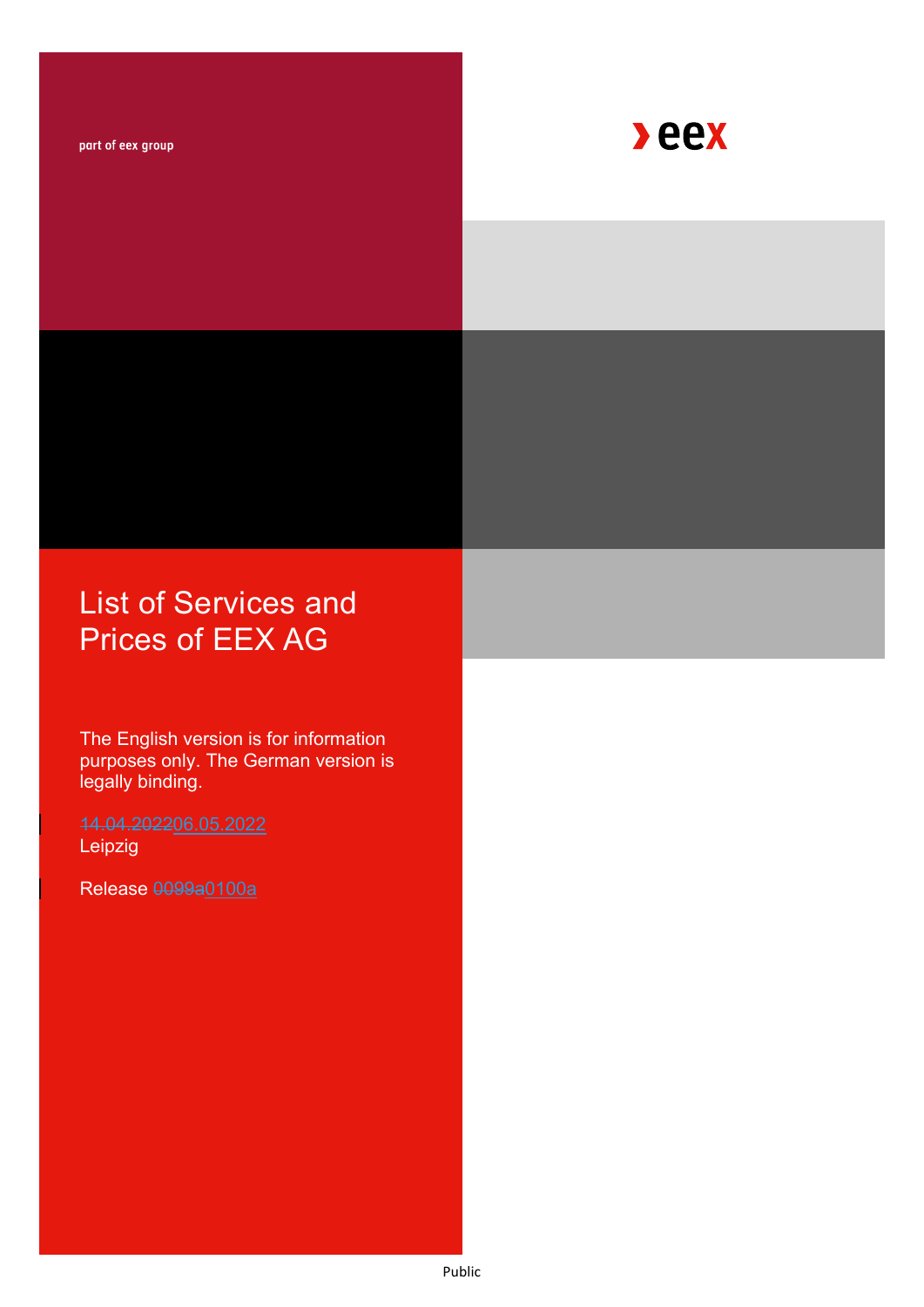

# Table of Contents

| 1.    | <b>Transaction Fees</b>                                               | 4                |
|-------|-----------------------------------------------------------------------|------------------|
| 1.1   | General                                                               | 4                |
| 1.1.1 | Transactions in Combined Instruments or Orders                        | 4                |
| 1.1.2 | Delta Hedge Discount for Power and Natural Gas Products               | 4                |
| 1.2   | <b>Power Products</b>                                                 | $\overline{5}$   |
| 1.3   | <b>Natural Gas Products</b>                                           | $\,6$            |
| 1.4   | <b>Environmental Products</b>                                         | $\bf 8$          |
| 1.5   | <b>Agricultural Products</b>                                          | $\boldsymbol{9}$ |
| 1.6   | <b>Global Commodities</b>                                             | 10               |
| 2.    | <b>Trade Cancellation Fees</b>                                        | 12               |
| 3.    | Fee for Excessive Use of the Trading Systems                          | 13               |
| 4.    | <b>Annual Fees and Further Fees</b>                                   | 15               |
| 4.1   | <b>Annual Fees</b>                                                    | 15               |
| 4.2   | <b>New Trading Participants</b>                                       | 17               |
| 4.3   | View only                                                             | 17               |
| 4.4   | Fees for Frontends and Connection                                     | 18               |
| 4.5   | Fees for Interfaces to the Trading System by Third Party Providers    | 21               |
| 4.6   | <b>Trainings and Events</b>                                           | 22               |
| 4.6.1 | Exchange Trader Trainings and EEX Trader Exam                         | 22               |
| 4.6.2 | <b>Other Trainings and Events</b>                                     | 23               |
| 4.6.3 | <b>General Conditions</b>                                             | 23               |
| 4.7   | <b>EEX Group DataSource</b>                                           | 24               |
| 4.7.1 | Access via API                                                        | 24               |
| 4.7.2 | Access via Desktop App                                                | 24               |
| 4.7.3 | Access via Excel Tool                                                 | 25               |
| 4.7.4 | Access via sFTP Server                                                | 26               |
| 4.7.5 | <b>General Conditions</b>                                             | 26               |
| 4.8   | <b>Transparency and Reporting Services</b>                            | 27               |
| 4.8.1 | Publication and forwarding of inside information and fundamental data | 27               |
| 4.8.2 | Transaction data pursuant to REMIT                                    | 29               |
| 4.8.3 | <b>Transaction data for GB Contracts</b>                              | 30               |
| 4.8.4 | Position and transaction data pursuant to MiFID II and MiFIR          | 31               |
| 4.8.5 | <b>Further services</b>                                               | 32               |
| 4.9   | InsightCommodity                                                      | 33               |
| 4.10  | <b>Other Services</b>                                                 | 34               |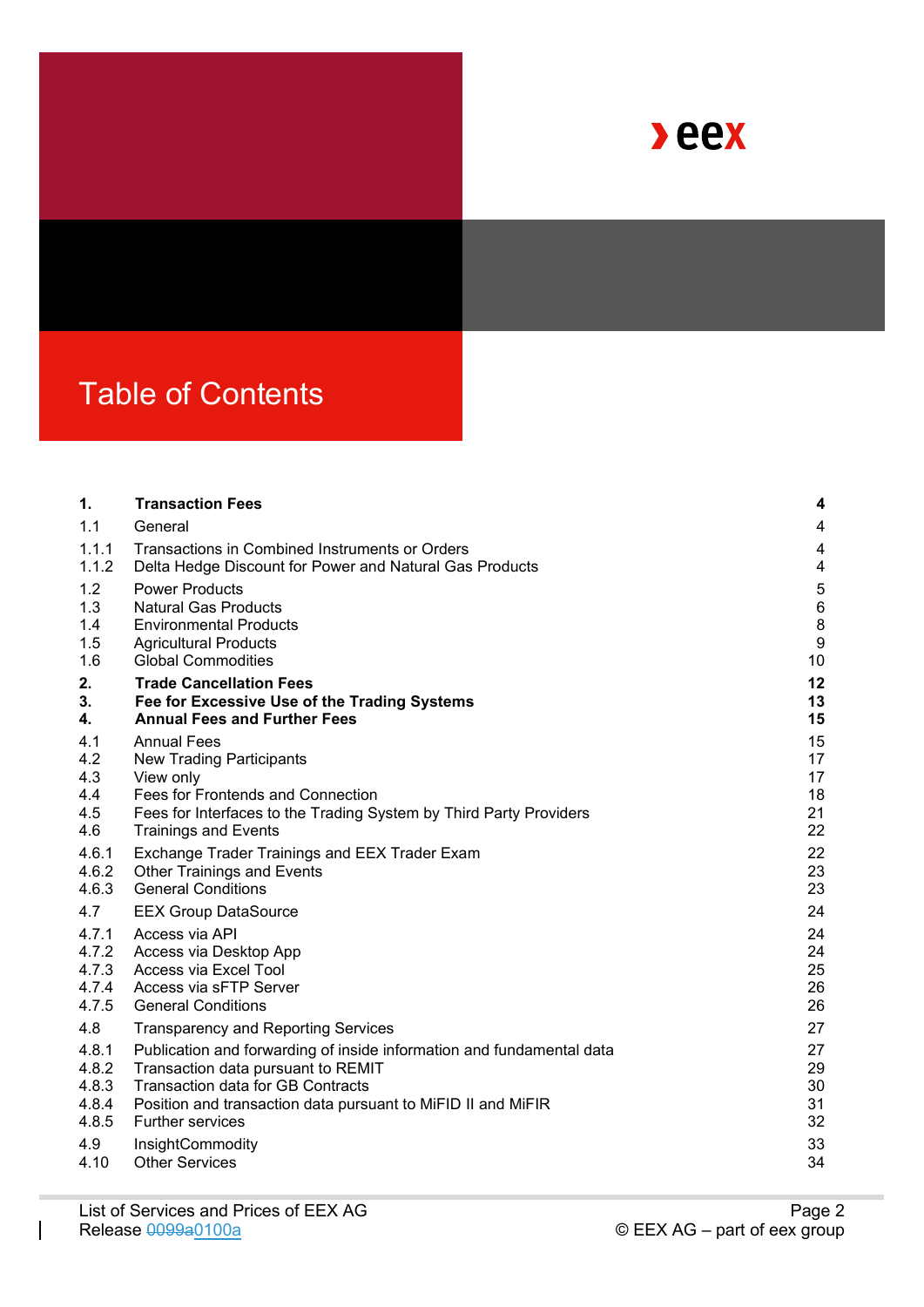| 5.    | <b>Market Support Agreements</b>                               | 35 |
|-------|----------------------------------------------------------------|----|
| 5.1   | <b>Market Maker Agreements</b>                                 | 35 |
| 5.2   | <b>Liquidity Provider Agreements</b>                           | 35 |
| 5.3   | <b>Volume Provider Agreements</b>                              | 35 |
| 5.4   | <b>Other Supporter Agreements</b>                              | 35 |
| 6.    | <b>General Rules</b>                                           | 36 |
| 6.1   | Validity                                                       | 36 |
| 6.2   | Due Date of Payments                                           | 36 |
| 6.2.1 | <b>Transaction Fees</b>                                        | 36 |
| 6.2.2 | Annual Fees and Technical Fees                                 | 36 |
|       | 6.2.2.1 General Conditions                                     | 36 |
|       | 6.2.2.2 Special Provisions for Trading in Natural Gas Products | 36 |
| 6.2.3 | Other Fees and Expenses                                        | 36 |
| 6.3   | Debit                                                          | 37 |
| 6.4   | Value-Added Tax (VAT)                                          | 37 |
| 6.5   | Termination                                                    | 37 |
| 6.6   | Amendments                                                     | 37 |
| 6.7   | Applicable Law; Place of Jurisdiction                          | 37 |
|       | <b>Appendix A: Detailed Connection Prices</b>                  | 38 |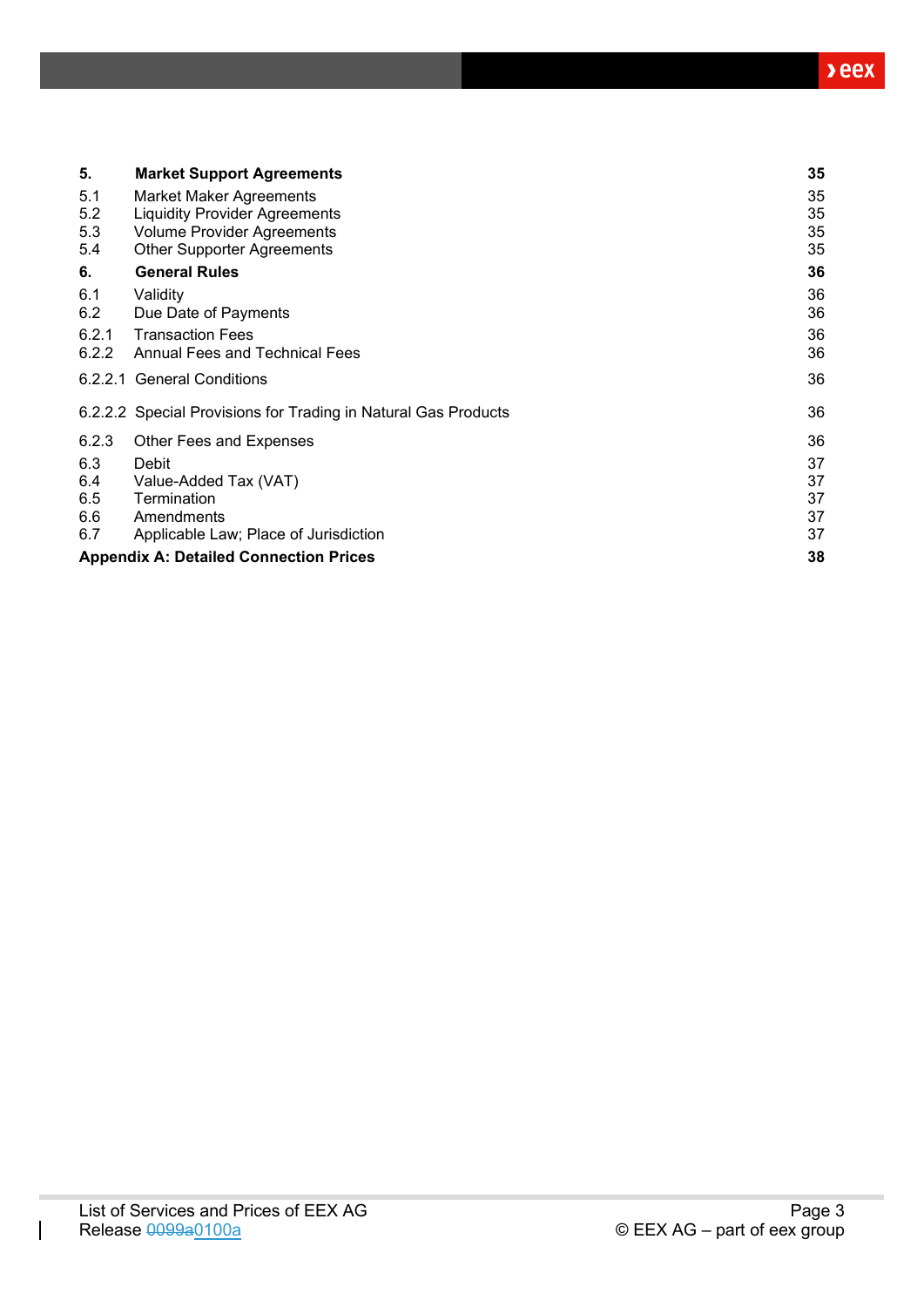# <span id="page-3-0"></span>**1. Transaction Fees**

# <span id="page-3-1"></span>**1.1 General**

EEX AG charges transaction fees for the execution of orders and the registration of trades (together "Transactions"). The transaction fees have to be paid by the respective trading participants<sup>1</sup> on whose behalf the Transaction has been executed in accordance with EEX's Rules and Regulations. Transaction fees are derived from the volume executed in the corresponding units in Megawatt hours (MWh), Therms (thm), million British thermal unit (MMBtu), kilo tonnes of carbon dioxide (ktCO2), metric tonnes (t), short tons (st), days (d), or hours (h), respectively, or on the number of contracts concluded (Contract).

### <span id="page-3-2"></span>1.1.1 Transactions in Combined Instruments or Orders

For Transactions in combined instruments or combined orders (spreads)

- that combine only physically settled natural gas products, only the transaction fee of the first mentioned product of the respective spread is charged. For transactions based on an implicit order in the trading system, only the transaction fee is charged for the product to which the implicit order relates.
- that combine EEX EGSI Natural Gas Future for different market areas (location spreads), only the transaction fee for the first mentioned market area of the respective location spread is charged.
- that combine physically settled natural gas products with EEX EGSI Natural Gas Futures, only the transaction fee of the physically settled natural gas product of the respective spread is charged.
- that combine an EEX EGSI Natural Gas Future with an EEX Power Future (spark spread), the transaction fee of the EEX EGSI Natural Gas Future of the respective spark spread is waived.
- that combine spot products and futures on emission rights only the transaction fee for the futures product of the respective spread is charged.

### <span id="page-3-3"></span>1.1.2 Delta Hedge Discount for Power and Natural Gas Products

For a Transaction entailing a delta hedge in an Option on EEX Futures (currently, EEX Power Futures or EEX Natural Gas Futures) (delta hedge), the transaction fee for the delta hedge will be reimbursed provided that (i) the option and delta hedge are concluded at EEX on the same trading day and (ii) the trade ID of the delta hedge is indicated when concluding the option. The discount is only available when establishing an initial futures position.

<sup>1</sup> If not stipulated otherwise: together for Exchange participants and Members of the EEX OTF.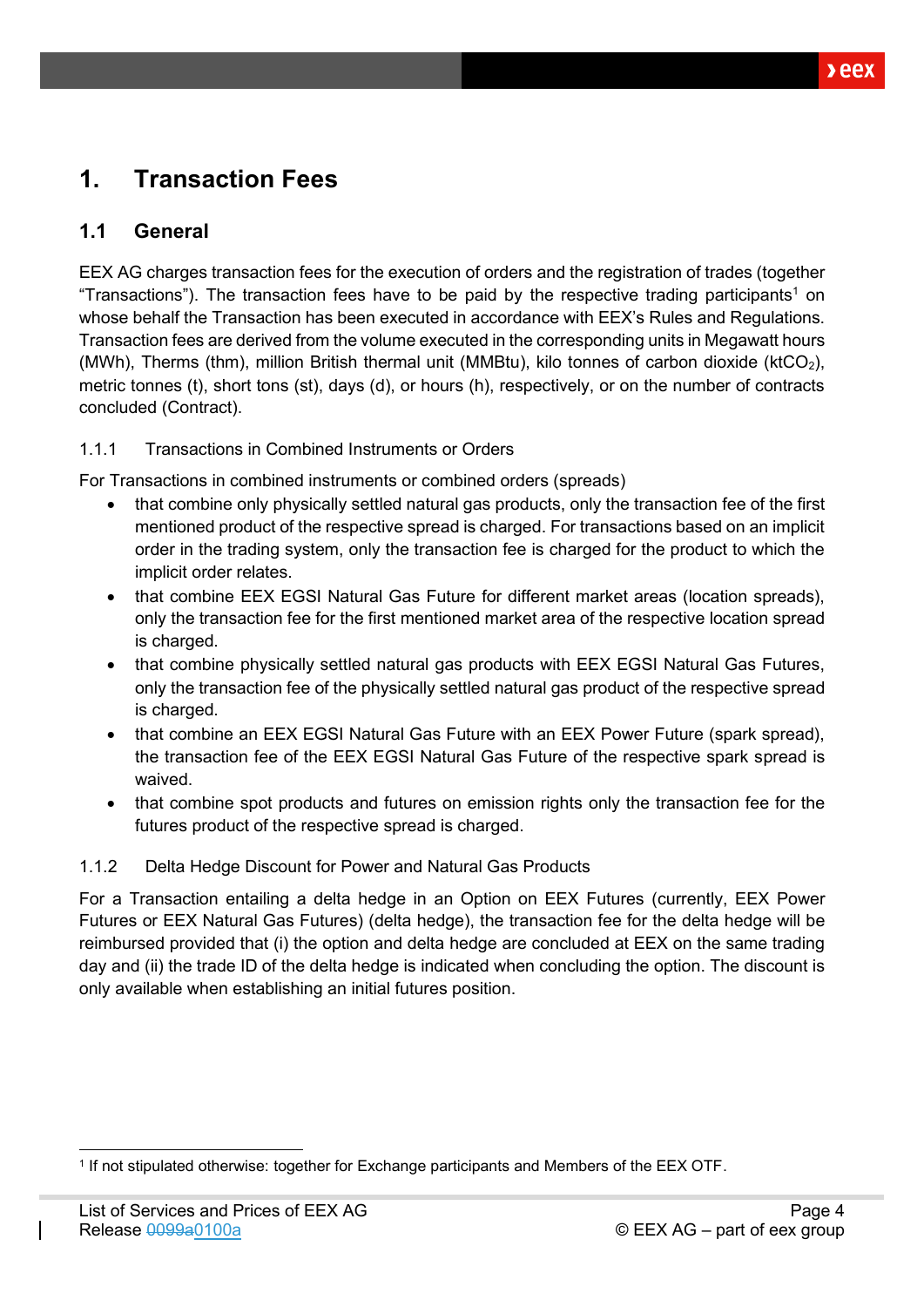# <span id="page-4-0"></span>**1.2 Power Products**

Subject to the provisions in section 1.1 (spread and delta hedge), EEX AG charges the following fees for transactions in power products:

### **EEX Power Futures (including EEX OTF Products)**

| Transactions in                                                             |                           |
|-----------------------------------------------------------------------------|---------------------------|
| EEX Power Week/Month/Quarter/Year Futures                                   | € 0.0075 per MWh          |
| EEX Nordic Power Futures (Week/Month/Quarter/Year)                          | $\epsilon$ 0.0025 per MWh |
| EEX-PXE Power Futures (Week/Month/Quarter/Year) <sup>1)</sup>               | € 0.015 per MWh           |
| <b>EEX Power Day and Weekend Futures</b>                                    | € 0.015 per MWh           |
| EEX-PXE Czech and EEX-PXE Hungarian Day and Weekend Futures                 | € 0.03 per MWh            |
| <b>EEX GB Power Futures</b><br>(Day/Weekend/Week/Month/Quarter/Season/Year) | GBP 0.00375 per MWh       |
| EEX Japanese Power Futures (Week/Month/Quarter/Season/Year)                 | $42.00$ per MWh           |

### **Options on EEX Power Futures**

| Transactions in Options on EEX Power Futures                |                   |
|-------------------------------------------------------------|-------------------|
| with an option premium of $\epsilon$ 0.15 per MWh or more   | € 0.0025 per MWh  |
| with an option premium of less than $\epsilon$ 0.15 per MWh | € 0.00125 per MWh |

1) For all transactions in EEX-PXE Polish Power Futures concluded in the period from 1 July 2021 to 30 June 2022, the transaction fee is waived.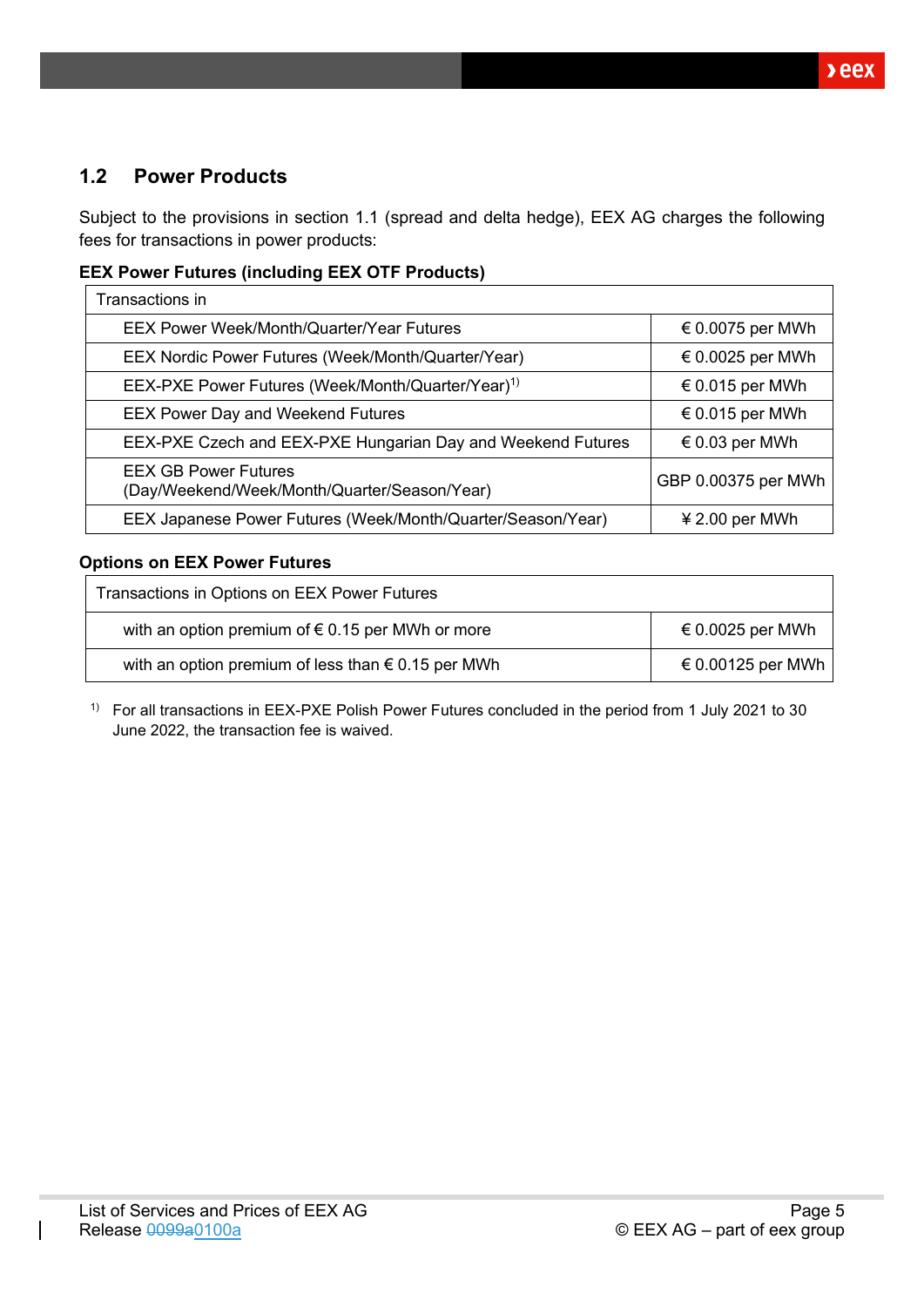$beex$ 

# <span id="page-5-0"></span>**1.3 Natural Gas Products**

Subject to the provisions in section 1.1 (spread and delta hedge), EEX AG charges the following fees for transactions in natural gas products:

| Transactions concluded between 8 am and 6 pm CE(S)T in                                                                                                                                                                                                                                                                                                                                                                                                                                                  |                          |
|---------------------------------------------------------------------------------------------------------------------------------------------------------------------------------------------------------------------------------------------------------------------------------------------------------------------------------------------------------------------------------------------------------------------------------------------------------------------------------------------------------|--------------------------|
| Natural Gas with Delivery in the Market Area TTF:                                                                                                                                                                                                                                                                                                                                                                                                                                                       |                          |
| for delivery periods Within-Day<br>٠                                                                                                                                                                                                                                                                                                                                                                                                                                                                    | € 0.01 per MWh           |
| for all other delivery periods (except Hourly products)                                                                                                                                                                                                                                                                                                                                                                                                                                                 | € 0.005 per MWh          |
| Natural Gas with Delivery in the Market Areas PEG, PVB, ZTP, ZTP L                                                                                                                                                                                                                                                                                                                                                                                                                                      | € 0.01 per MWh           |
| Natural Gas with Delivery in the Market Areas THE:                                                                                                                                                                                                                                                                                                                                                                                                                                                      |                          |
| for delivery periods Within-Day<br>п                                                                                                                                                                                                                                                                                                                                                                                                                                                                    | $\epsilon$ 0.015 per MWh |
| for all other delivery periods (except Hourly products)<br>٠                                                                                                                                                                                                                                                                                                                                                                                                                                            | € 0.005 per MWh          |
| Locational, Zonal or Quality-Specific Products on Natural Gas with Delivery on<br>the following delivery points or zones in the Market Area:<br>PEG,<br>GRTgaz:<br>٠<br>THE:<br>THE North H, THE North H VIP BE,<br>THE North H VIP NL, THE North H Cluster,<br>THE South H, THE South H VIP BE,<br>THE South H VIP NL, THE South H Cluster,<br>THE North L, THE South L<br>as well as Hourly products on Natural Gas with Delivery in the Market Areas<br>TTF, THE L North, THE L West, THE L East     | € 0.03 per MWh           |
| Natural Gas with Delivery in the Market Area NBP and ZEE                                                                                                                                                                                                                                                                                                                                                                                                                                                | GBp 0.0015 per thm       |
| Natural Gas with Delivery in the Market Area ETF                                                                                                                                                                                                                                                                                                                                                                                                                                                        | € 0.016 per MWh          |
| Natural Gas with Delivery in the Market Area CEGH VTP <sup>1)</sup> :                                                                                                                                                                                                                                                                                                                                                                                                                                   |                          |
| for delivery periods Hourly and Within-Day<br>٠                                                                                                                                                                                                                                                                                                                                                                                                                                                         | € 0.01 per MWh           |
| for all other delivery periods                                                                                                                                                                                                                                                                                                                                                                                                                                                                          | € 0.005 per MWh          |
| Natural Gas with Delivery in the Market Area CZ VTP                                                                                                                                                                                                                                                                                                                                                                                                                                                     | € 0.005 per MWh          |
| Transactions concluded between 6 pm and 8 am CE(S)T of the following day ("Off-Hours") in                                                                                                                                                                                                                                                                                                                                                                                                               |                          |
| Natural Gas Spot Products                                                                                                                                                                                                                                                                                                                                                                                                                                                                               |                          |
| with Delivery in the Market Area NBP and ZEE                                                                                                                                                                                                                                                                                                                                                                                                                                                            | GBp 0.002 per thm        |
| with Delivery in all other Market Areas (except Locational, Zonal and<br>Hourly products)                                                                                                                                                                                                                                                                                                                                                                                                               | € 0.02 per MWh           |
| Locational, Zonal or Quality-Specific Products on Natural Gas with Delivery on<br>the following specific delivery points or zones in the Market Area:<br>GRTgaz:<br>PEG.<br>THE:<br>THE North H, THE North H VIP BE,<br>THE North H VIP NL, THE North H Cluster,<br>THE South H, THE South H VIP BE,<br>THE South H VIP NL, THE South H Cluster,<br>THE North L, THE South L<br>as well as Hourly products on Natural Gas with Delivery in the Market Areas<br>TTF, THE L North, THE L West, THE L East | € 0.03 per MWh           |

For footnotes, see Transaction Fees for Options on Futures on Natural Gas.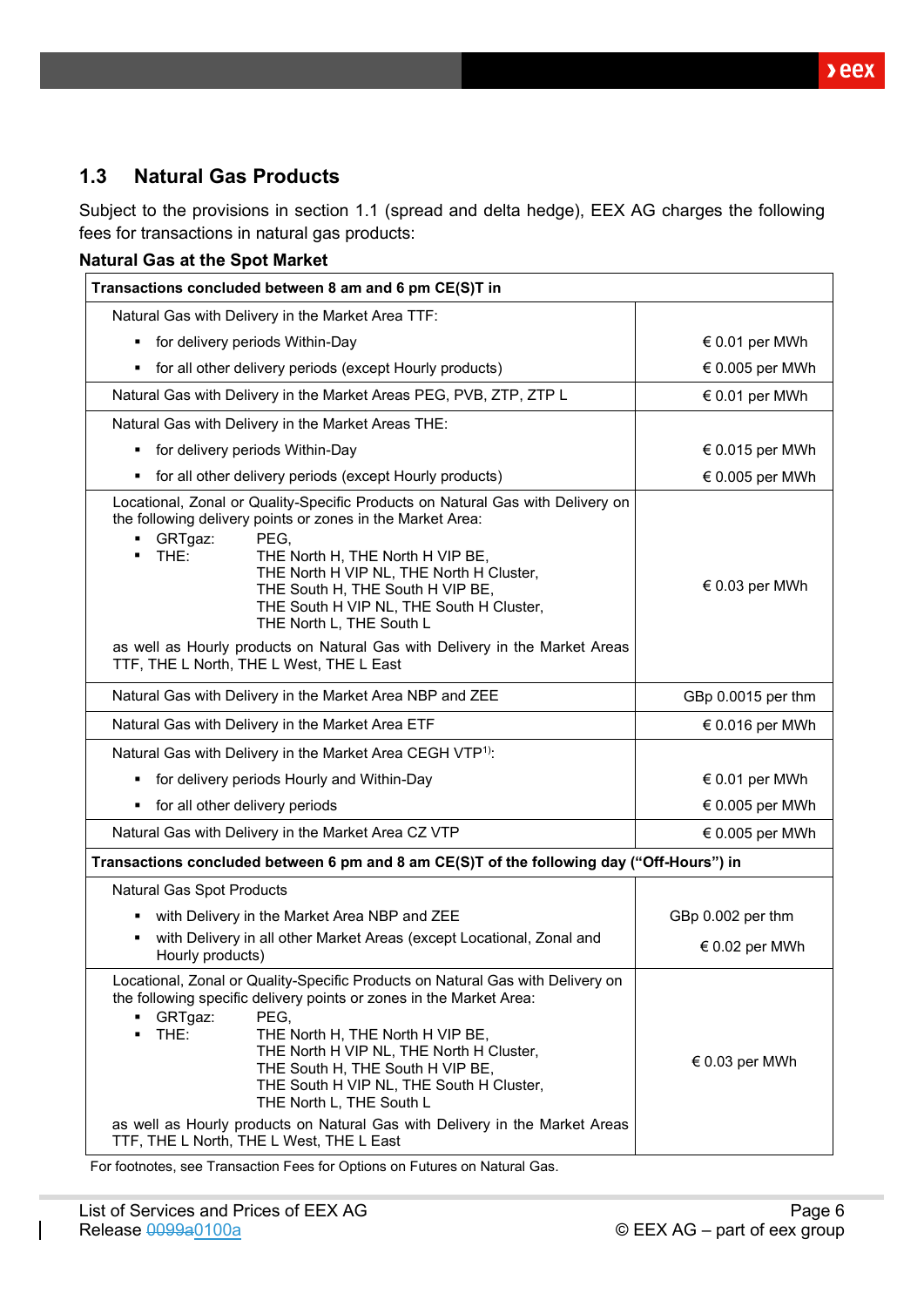### **Natural Gas Futures (including EEX OTF-Products)**

| Transactions in                                                                           |                                 |
|-------------------------------------------------------------------------------------------|---------------------------------|
| Futures on Natural Gas with Delivery in the Market Area TTF                               | € 0.00175 per MWh               |
| Futures on Natural Gas with Delivery in the Market Areas NBP<br>and ZEE                   | GBp 0.0007 per thm              |
| Futures on Natural Gas with Delivery in the Market Area CEGH<br><b>VTP</b>                | $\epsilon$ 0.003 per MWh        |
| Futures on Natural Gas with Delivery in the Market Areas PEG,<br>PVB, ZTP, ETF and CZ VTP | $\epsilon$ 0.005 per MWh        |
| Futures on Natural Gas with Delivery in the Market Areas THE and<br><b>PSV</b>            | € 0.0025 per MWh                |
| <b>EEX EGSI Natural Gas Day/Weekend/Week Futures</b>                                      | € 0.005 per MWh <sup>2)</sup>   |
| EEX CEGH VTP EGSI Natural Gas Month/Quarter/Season/Year<br><b>Futures</b>                 | € 0.003 per MWh <sup>2)</sup>   |
| <b>EEX THE EGSI Natural Gas Month/Quarter/Season/Year Futures</b>                         | € 0.0025 per MWh <sup>2)</sup>  |
| <b>EEX TTF EGSI Natural Gas Month/Quarter/Season/Year Futures</b>                         | € 0.00175 per MWh <sup>2)</sup> |
| Futures on Liquified Natural Gas (LNG)                                                    | \$0.0007 per MMBtu              |

#### **Options on Natural Gas Futures**

| Transactions in Options on Natural Gas Futures | € 0.002 per MWh |
|------------------------------------------------|-----------------|
|                                                |                 |

<sup>1)</sup> Trading participants, who as Market Area Manager (MAM), Transmission or Distribution System Operator (TSO or DSO) or their service providers have simultaneously concluded two corresponding but opposite transactions in EEX Natural Gas Day or Within-Day Spot Contracts for the purpose of implicitly allocating capacities for the cross-border transport of natural gas, whereby the corresponding transactions:

- have the same quantity of natural gas and the same delivery period (Day or Within-Day) and one is a buy and the other one is a sell transaction,
- one of the transactions relates to the market area CEGH VTP and the other to the market area THE, and
- both transactions otherwise only differ in price,

have to pay until and including 30 September 2022 only transaction fees for the transaction relating to the market area CEGH VTP.

<sup>2)</sup> For all transactions concluded up to and including 31 July 2022, the transaction fee will be waived for the initiator of the transactions.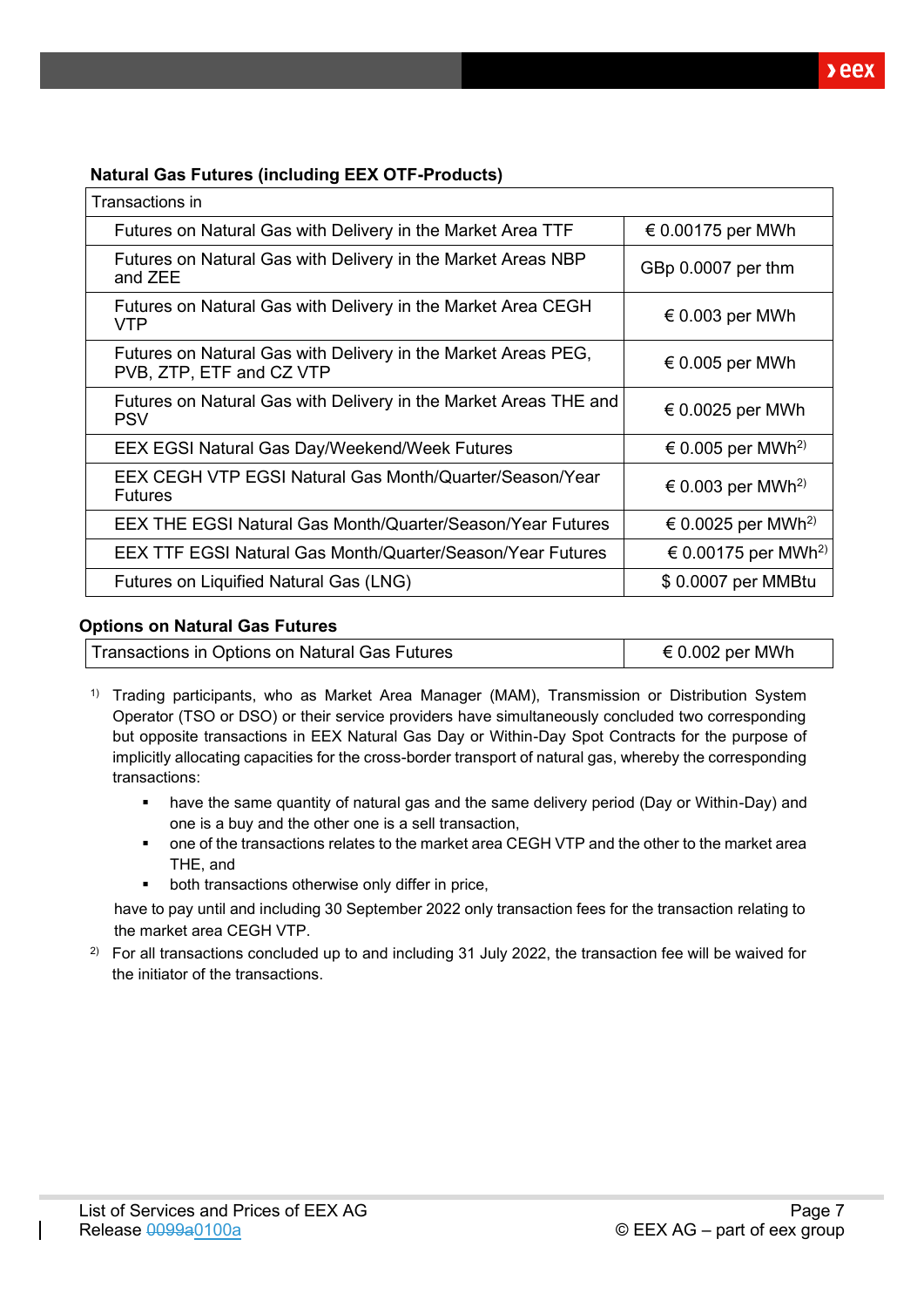$xeex$ 

# <span id="page-7-0"></span>**1.4 Environmental Products**

Subject to the provisions in section 1.1 (spread and delta hedge), EEX AG charges the following fees for transactions in environmental products:

### **Emission Rights on the Spot Market**

| Transactions in                                                                                    |                              |
|----------------------------------------------------------------------------------------------------|------------------------------|
| Allowances (EUA, EUAA) – Primary Auction (buyers only) of the EU<br><b>Common Auction Platform</b> | € 3.72 per ktCO <sub>2</sub> |
| Allowances (EUA, EUAA) - Primary Auction (buyers only) for Poland                                  | € 3.72 per ktCO <sub>2</sub> |
| Allowances (EUA) Primary Auction (buyers only) for Northern Ireland<br>in the framework of EU-ETS  | € 3.72 per ktCO <sub>2</sub> |
| Allowances (EUA, EUAA) - Primary Auction (buyers only) for<br>Germany                              | € 2.50 per ktCO <sub>2</sub> |
| Emission Rights (EUA, EUAA) - Secondary Trading                                                    | € 3.50 per ktCO <sub>2</sub> |

#### **Futures on Emission Rights**

Transactions in Futures on Emission Rights<sup>1)</sup>  $\epsilon$  2.50 per ktCO<sub>2</sub>

### **Options on Futures on Emission Rights**

| Transactions in options on Futures on Emission Rights <sup>1)</sup> | $\epsilon$ 2.50 per ktCO <sub>2</sub> |
|---------------------------------------------------------------------|---------------------------------------|
|---------------------------------------------------------------------|---------------------------------------|

 $1)$ ) Upon sign-up and confirmation, new or newly active trading participants (trading participants who have traded less than 50 ktCO<sub>2</sub> in futures and options on emission allowances during any three consecutive (full) calendar months within the last 12 months) will pay a reduced transaction fee of  $\epsilon$  0.50 per ktCO<sub>2</sub>. The reduced transaction fee applies to the trading participant's total trading volume. The reduced transaction fee shall also apply to trading volumes of a trading participant's indirect trading participant(s) (*mittelbare Handelsteilnehmer*) within the meaning of Section 2(8) BörsG (Agency Clients) if such Agency Client(s) fulfil(s) the criteria as specified above, provided that the trading participant ensures that the reduction is passed on economically to its respective Agency Client(s). In any case, to avoid double crediting at the expense of EEX AG, the reduced transaction fee only applies in relation to trading volumes of Agency Clients insofar as these Agency Clients do not receive similar benefits directly from EEX AG.

Trading participants and Agency Clients interested in benefitting from this scheme: Please contact EEX AG via your Key Account Manager or [emissions@eex.com.](mailto:emissions@eex.com) The reduction will be granted for a period of twelve (12) months as of the month of sign-up. This reduction will only be granted once.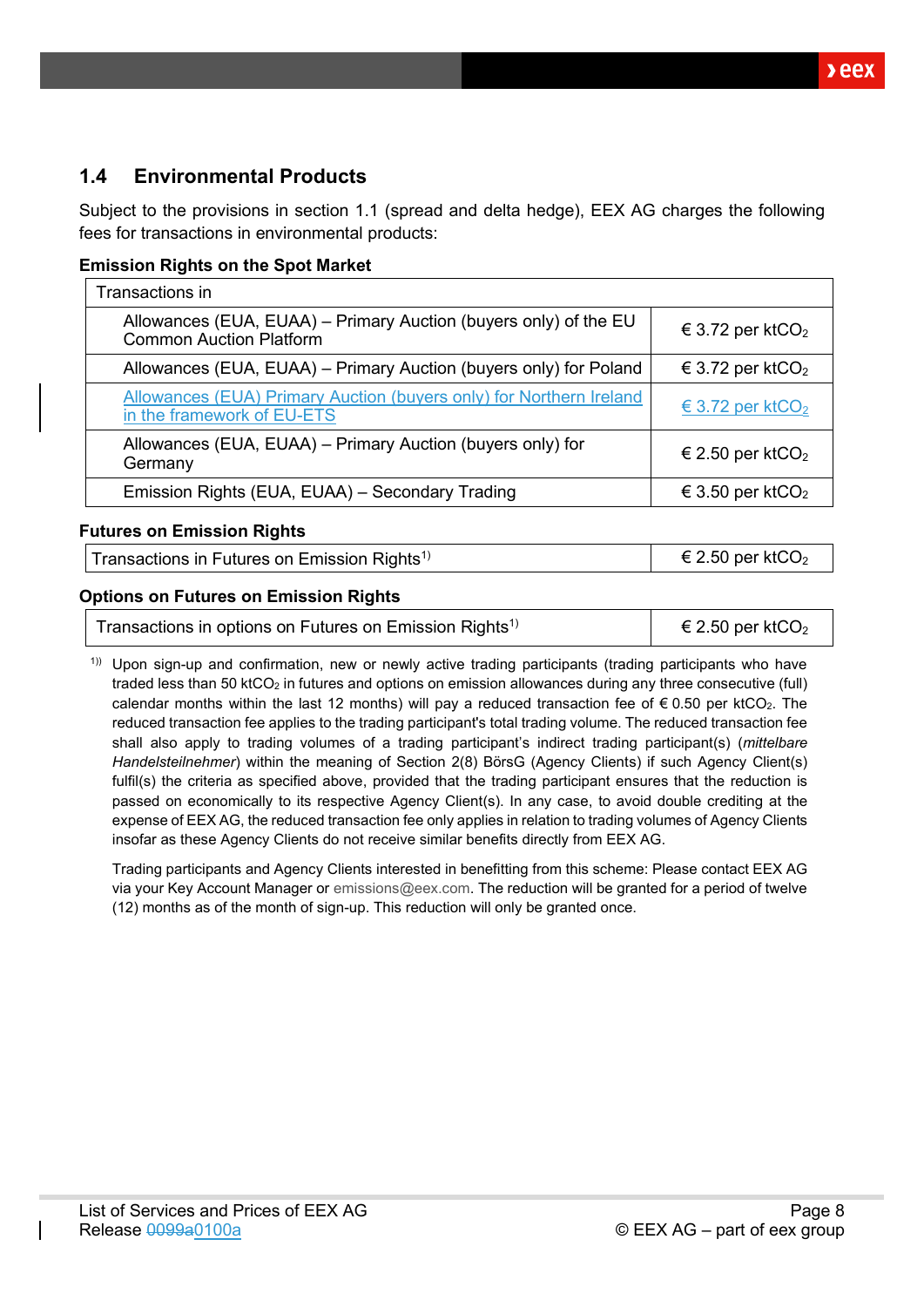# <span id="page-8-0"></span>**1.5 Agricultural Products**

Subject to the provisions in section 1.1 (spread and delta hedge), EEX AG charges the following fees for transactions in agricultural products:

### **Futures on Agricultural Products**

| Transactions in                       |                     |
|---------------------------------------|---------------------|
| <b>Futures on Potatoes</b>            | € 3.00 per Contract |
| <b>Futures on Skimmed Milk Powder</b> | € 1.50 per Contract |
| <b>Futures on Whey Powder</b>         | € 1.50 per Contract |
| <b>Futures on Butter</b>              | € 1.50 per Contract |
| Futures on Liquid Milk                | € 1.50 per Contract |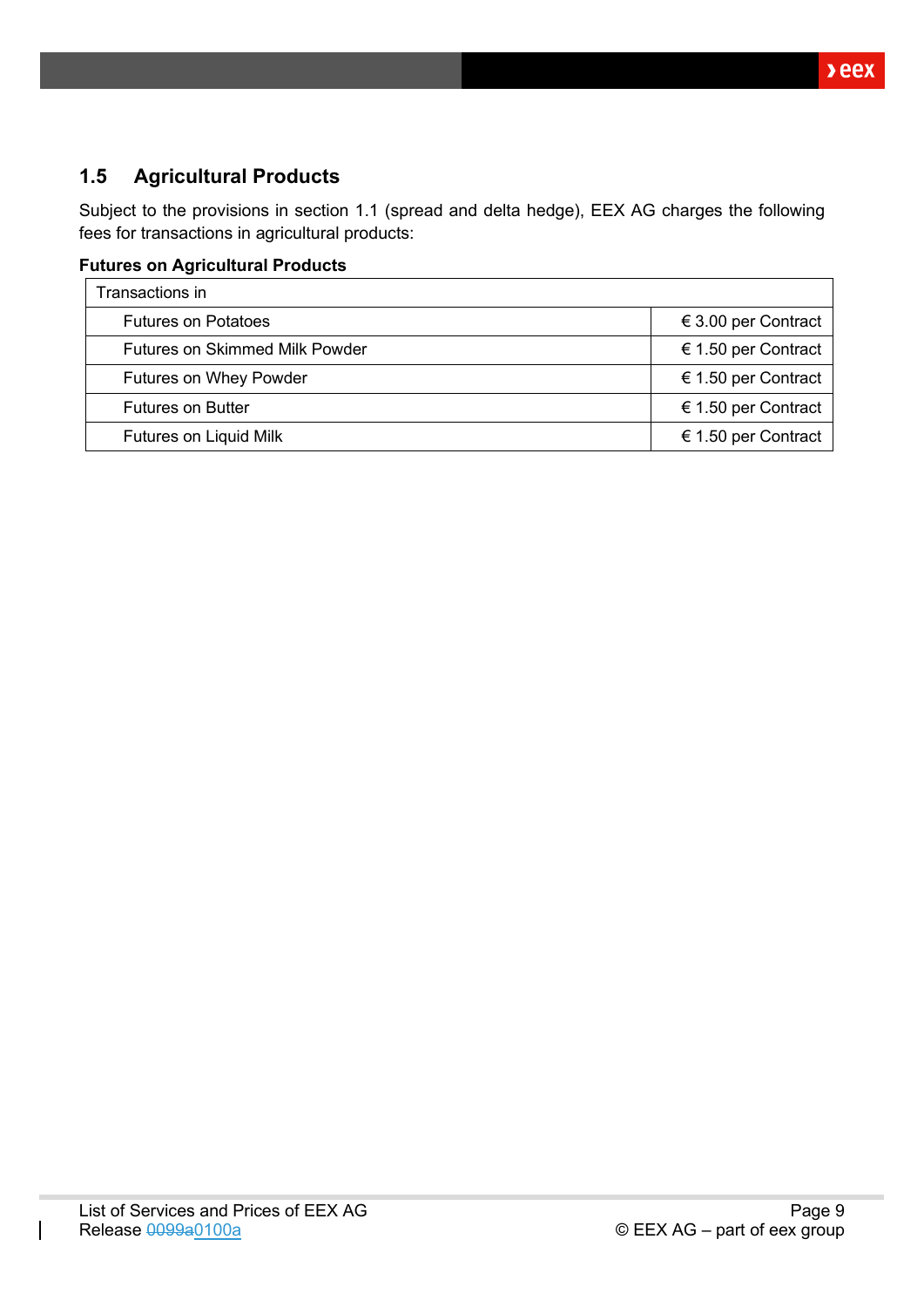# <span id="page-9-0"></span>**1.6 Global Commodities**

Subject to the provisions in section 1.1 (spread and delta hedge), EEX AG charges the following fees for transactions in global commodities:

### **Wood Pellet Futures**

| <b>Transactions in Futures on Wood Pellets</b>              | \$0.04 per t   |
|-------------------------------------------------------------|----------------|
| <b>Freight Futures</b>                                      |                |
| Transactions in                                             |                |
| Futures on Dry Bulk Time Charter Freight <sup>1)</sup>      | \$3.60 per d   |
| Futures on Dry Bulk Trip Time Charter Freight <sup>1)</sup> | \$3.60 per d   |
| Futures on Dry Bulk Voyage Routes Freight <sup>1)</sup>     | \$0.0036 per t |
| <b>Options on Freight Futures</b>                           |                |
| Transactions in Options on Futures on Freight <sup>1)</sup> | \$3.60 per d   |
| <b>Futures on Ores, Metals and Alloys</b>                   |                |
| <b>Transactions in Futures on Iron Ore</b>                  | \$0.006 per t  |
| Options on Futures on Iron                                  |                |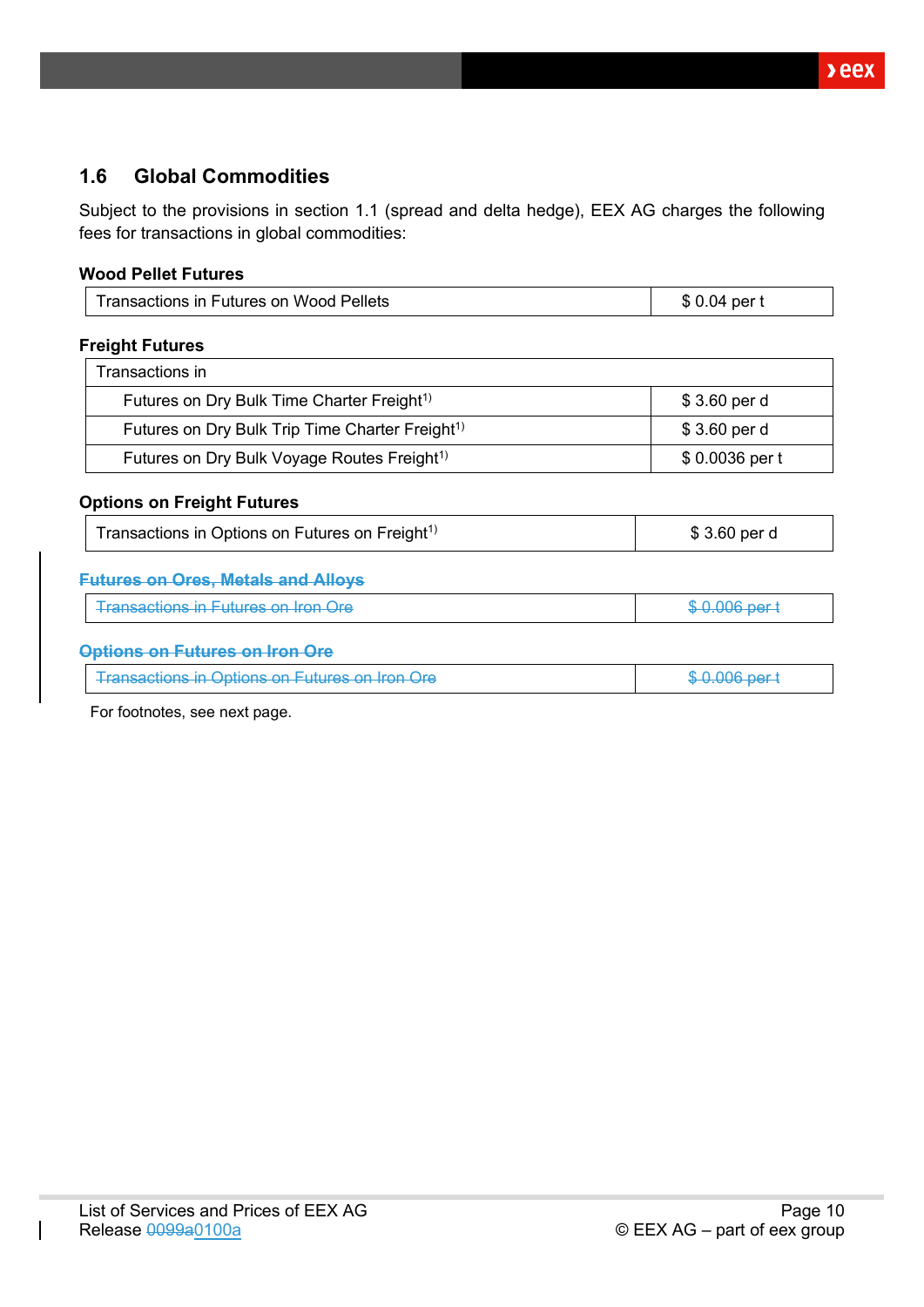- <sup>1)</sup> These transaction fees will be reduced by \$ 3.00/d or \$ 0.0030/t in the following cases:
	- The trading participant is a new trading participant or it grants a new client access to EEX as an indirect trading participant (*mittelbare Handelsteilnehmer*) within the meaning of Article 2 para 8 of the German Exchange Act (Agency Clients). Trading participants and Agency Clients are deemed to be new if they have not been admitted to EEX or have not had indirect access to EEX in the past 12 months.
	- The trading participant and/or its Agency Client, with the volumes attributable to it in each case, is one of the trading participants and Agency Clients with the highest trading volumes in Freight Futures and Options on Freight Futures in the previous calendar year. In accordance with the ranking of their trading volumes, only trading participants and Agency Clients up to the following thresholds of the cumulative total volume are eligible:
		- $\circ$  For reduction granted in 2021: 60% of the total trading volume in Freight Futures and Options on Freight Futures in the calendar year 2020.
		- o For reduction granted in 2022: 50% of the total trading volume in Freight Futures and Options on Freight Futures in calendar year 2021
		- o For reduction granted from 2023 onwards: 45% of the total trading volume in Freight Futures and Options on Freight Futures of the previous year.
	- The trading participant and/or its Agency Client are ranked among the trading participants and Agency Clients with the highest trading volumes in Options on Freight Futures in the previous calendar year with their respective attributable volumes. In accordance with the ranking of their trading volumes, only trading participants and Agency Clients up to the following thresholds of the cumulative total volume are eligible:
		- $\circ$  For reduction granted in 2021: 85% of the total trading volume in Options on Freight Futures in the calendar year 2020.
		- $\circ$  For reduction granted in 2022: 50% of the total trading volume in Options on Freight Futures in calendar year 2021
		- $\circ$  For reduction granted from 2023 onwards: 40% of the total trading volume in Options on Freight Futures of the previous year.

The reduction shall be granted for one calendar year. For new trading participants or new Agency Clients which are only admitted to EEX or which indirectly commence trading after the first quarter of the respective current calendar year, the reduction shall apply for the remainder of the current calendar year and the following calendar year. Repeated granting is permissible.

A Trading participant shall receive the reduction for the volumes of an Agency Client only insofar as the Agency Client does not receive the benefits of the reduction directly from EEX AG. In this case, the trading participant shall ensure that the reduction is passed on to the respective Agency Client in economic terms.

It is the responsibility of the trading participant to inform EEX AG about new Agency Clients and to provide evidence of the resulting discount entitlements upon request.

Insofar as the reduction relates to the trading participant's own volumes, the granting of the reduction shall (if applicable) be accompanied by the following:

- Market Support Agreements with EEX AG, insofar as they cover trading in products comprised by the reduction, and
- other incentive schemes of EEX AG for trading in products comprised by the reduction (if applicable) shall be suspended for the period the reduction is granted to the trading participant.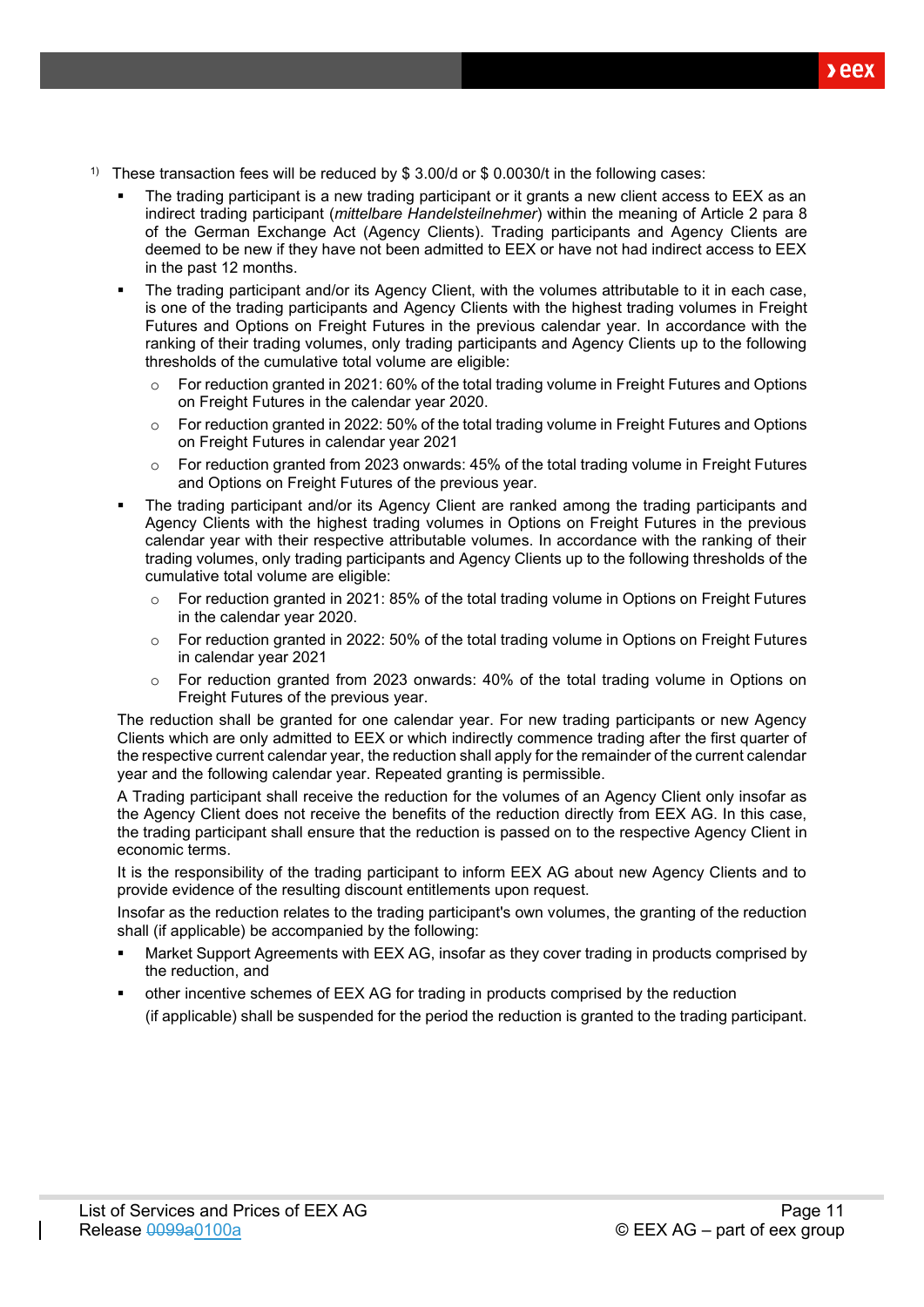# <span id="page-11-0"></span>**2. Trade Cancellation Fees**

Trading participants, upon whose request transactions at EEX Spot Markets or at EEX Derivatives Markets or at EEX OTF have been cancelled according to the respectively valid Trade Cancellation Rules of the exchange including the Trading Rules of the EEX OTF, will be charged a Trade Cancellation Fee according to the following scheme:

| Derivatives products on power and natural<br>gas                                | Products denominated in Euro or in<br>$\blacksquare$<br>another currency: |  |  |
|---------------------------------------------------------------------------------|---------------------------------------------------------------------------|--|--|
|                                                                                 | € 500 (Day, Weekend, and Week<br>$\circ$<br>Contracts)                    |  |  |
|                                                                                 | $\circ$ $\in$ 1,000 (Month Contracts)                                     |  |  |
|                                                                                 | ○ $\in$ 1,500 (Quarter Contracts)                                         |  |  |
|                                                                                 | $\circ$ $\in$ 2,000 (Season Contracts)                                    |  |  |
|                                                                                 | ○ $\in$ 2,500 (Year Contracts)                                            |  |  |
|                                                                                 | ○ $\epsilon$ 1,000 (Quarter and Year Peak<br>Contracts)                   |  |  |
|                                                                                 | Products denominated in GBP:                                              |  |  |
|                                                                                 | £400 (Day, Weekend, and Week<br>$\circ$<br>Contracts)                     |  |  |
|                                                                                 | £ 800 (Month Contracts)<br>$\circ$                                        |  |  |
|                                                                                 | $\circ$ £ 1,200 (Quarter Contracts)                                       |  |  |
|                                                                                 | ○ £ 1,600 (Season Contracts)                                              |  |  |
|                                                                                 | $\circ$ £ 2,000 (Year Contracts)                                          |  |  |
|                                                                                 | Companies that have a quotation                                           |  |  |
|                                                                                 | obligation for power contracts at the                                     |  |  |
|                                                                                 | exchange or the EEX OTF:                                                  |  |  |
|                                                                                 | € 500<br>$\circ$                                                          |  |  |
| Spot products on natural gas <sup>1)</sup>                                      | Products denominated in Euro:<br>$\blacksquare$                           |  |  |
|                                                                                 | $\circ$ € 1,500 €                                                         |  |  |
|                                                                                 | Products denominated in GBP:                                              |  |  |
|                                                                                 | $\circ$ £ 1,400                                                           |  |  |
| Spot and derivatives products on emission<br>rights                             | € 500                                                                     |  |  |
| Derivative products on agricultural<br>$\blacksquare$<br>products <sup>2)</sup> | € 500                                                                     |  |  |
| all other products                                                              | € 5,000                                                                   |  |  |

<sup>1)</sup> Trade Cancellation Fee will be applied per cancelled transaction.

<sup>2)</sup> Trade Cancellation Fee will be applied per executed order, not per transaction.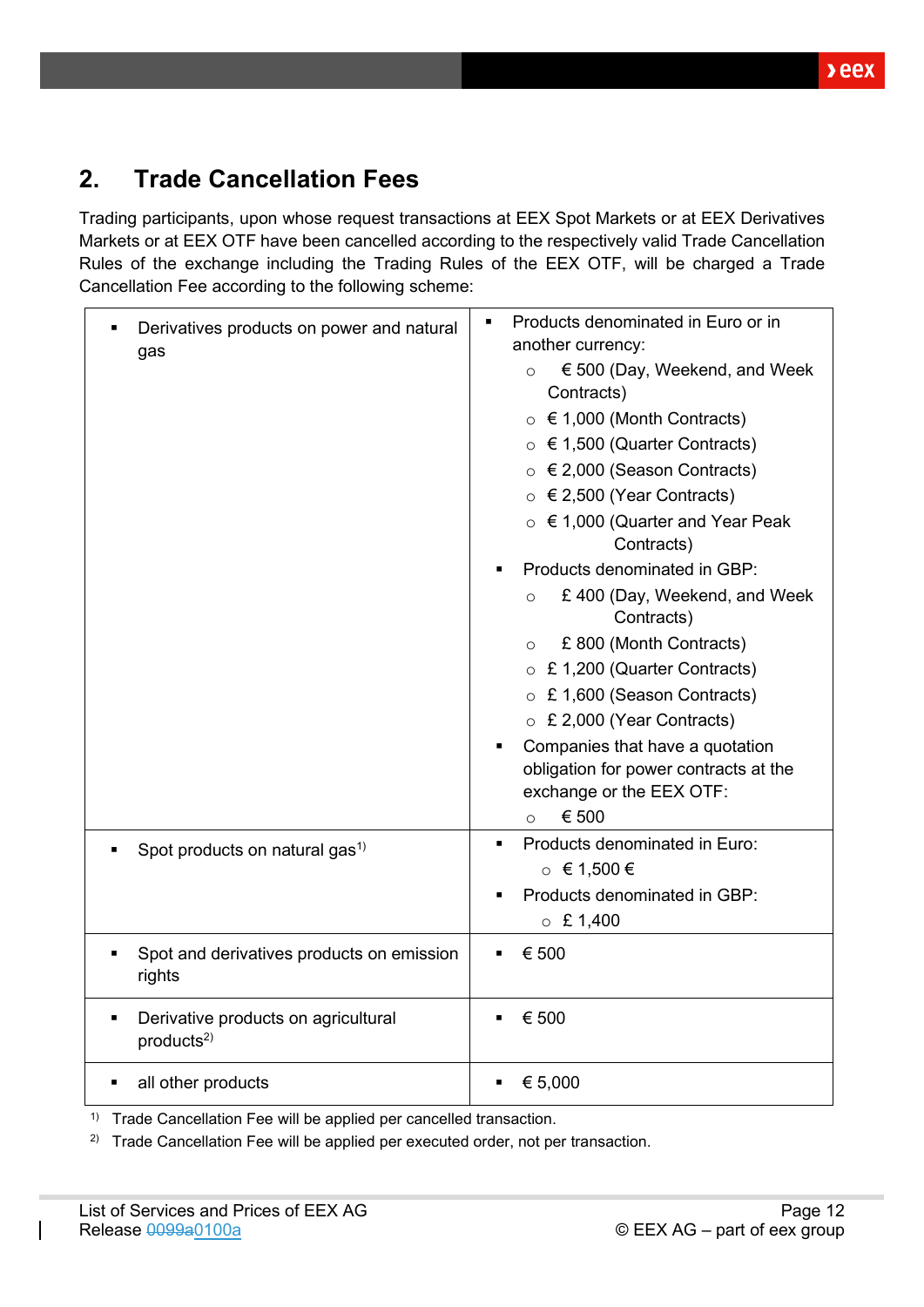# <span id="page-12-0"></span>**3. Fee for Excessive Use of the Trading Systems**

In case of excessive use of EEX's including the EEX OTF's trading systems, respectively, by entering, changing, or deleting disproportionately many orders (Entries) of one trading participant per exchange or trading day without the conclusion of a trade, respectively, EEX AG charges a tiered fee (ESU Fee) to mitigate negative effects to the stability of the systems of EEX and the EEX OTF, respectively, and the integrity of the markets of EEX (including the EEX OTF).

The Entries are calculated according to the following rules:

- Entry and Deletion of an order, respectively: each one entry
- Change of an order: two entries
- Entry of combined orders: two entries or as many entries as individual orders, respectively
- Quotes: two entries
- No entry: measures conducted by the trading systems, e.g., deletion of orders

Disproportionately many Entries of one trading participant are existent, if the number of Entries of that trading participant per executed transaction per exchange or trading day, respectively, is greater than the free number of Entries determined for the respective product and market segment (Entry-Transaction-Ratio or ETR), whereas the ETR for one transaction is also valid, if no transaction has been executed. The respective ETR per product and market segment amounts to:

| <b>Product</b>         | <b>Market Segment</b>                                       | ETR     |
|------------------------|-------------------------------------------------------------|---------|
| Power                  | Derivatives Market                                          | 60,000  |
| <b>Natural Gas</b>     | Derivatives Market                                          | 60,000  |
|                        | Spot Market<br>(Hourly Contracts)                           | 900,000 |
|                        | Spot Market<br>(Other Contracts)                            | 350,000 |
| <b>Emission Rights</b> | Derivatives Market                                          | 30,000  |
|                        | Spot Market<br>(except primary auctions)                    | 5,000   |
| Agricultural products  | Derivatives Market                                          | 5,000   |
| Other products         | <b>Spot/Derivatives Market</b><br>(except primary auctions) | 5,000   |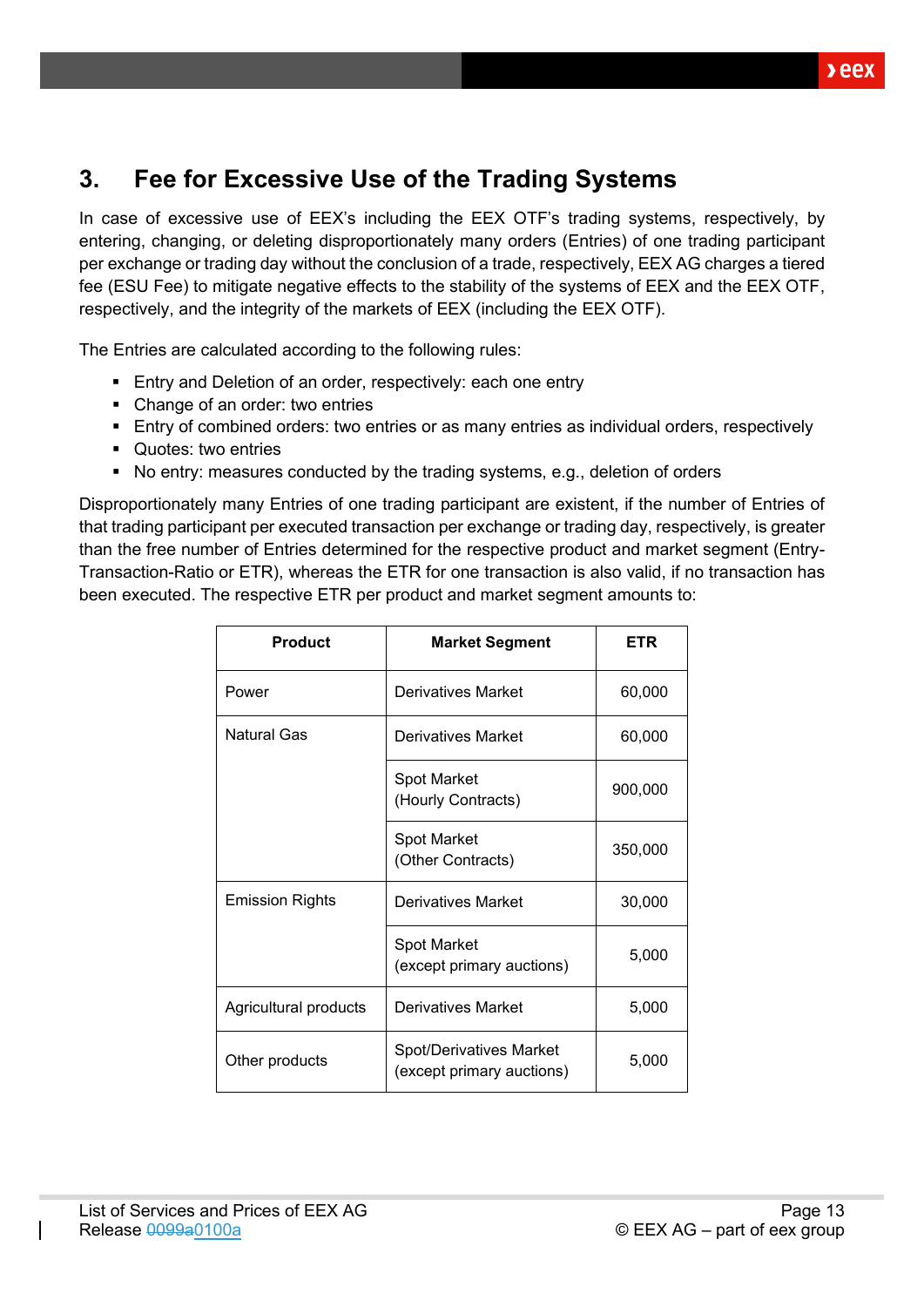The ESU Fee will be charged solely for the Entries that constitute the excessive use of EEX's or EEX OTF's trading systems (Exceedance), respectively. The amount of the ESU Fee will be determined for each Exceedance subject to the level of exceedance (up to and including 50 %, over 50 % up to and including 100 %, over 100 %) according to the following table:

| <b>Exceedance</b>      | $≤ 50\%$ | $> 50 - 100\%$ | $>100\%$ |
|------------------------|----------|----------------|----------|
| ESU Fee in € per Entry | 0.01     | 0.02           | 0.03     |

The ESU Fee according to this section will be reimbursed, if the number of exchange or trading days, respectively, the ESU Fee has been incurred for the respective trading participant in the relevant calendar month is not greater than five and the trading participant provides EEX AG with plausible reasons in text form within one week after the respective invoice has been sent that the excessive system use did not occur deliberately or grossly negligently.

The provisions regarding the ESU Fee do not apply to Entries made within the scope of auctions and for trading participants having quoting obligations.

| <b>Example for the determination of the ESU Fees:</b>                                                 |                                            |  |  |
|-------------------------------------------------------------------------------------------------------|--------------------------------------------|--|--|
| A trading participant generates on one exchange or trading day, respectively, in the market segment   |                                            |  |  |
| "Derivatives Market" for the product "Power" 300,000 Entries and 2 transactions, i.e. the trading     |                                            |  |  |
| participant generated 150,000 Entries per transaction. The permitted ETR, however, amounts to 60,000. |                                            |  |  |
| Thus, the ESU Fee adds up to:                                                                         |                                            |  |  |
| Entries per Trade: 0 - 60,000 (ESU Limit)                                                             | = 60,000 à € 0.00 € $\rightarrow$ € 0.00   |  |  |
| Entries per Trade: $60,001 - 90,000 \le 50\%$ Exceedance)                                             | = 30,000 à € 0.01 € $\rightarrow$ € 300.00 |  |  |
| Entries per Trade: 90,001 - 120,000 (> 50% - 100 % Exceedance)                                        | = 30,000 à € 0.02 € $\rightarrow$ € 600.00 |  |  |
| Entries per Trade: 120,001 - 150,000 (> 100 % Exceedance)                                             | = 30,000 à € 0.03 € $\rightarrow$ € 900.00 |  |  |
|                                                                                                       |                                            |  |  |
| € 300.00 + € 600.00 + € 900.00 = € 1,800.00<br><b>ESU Fee:</b>                                        |                                            |  |  |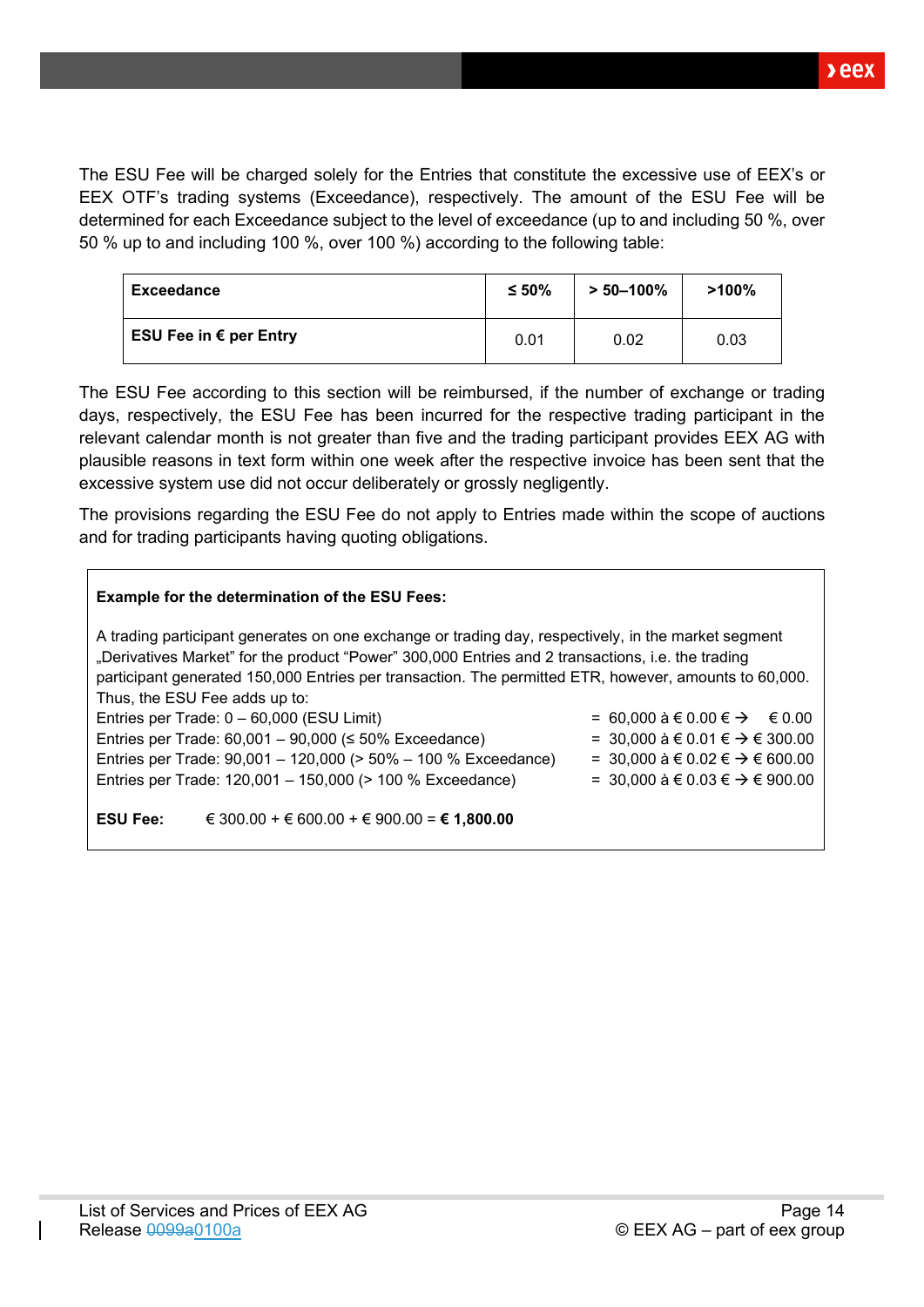# <span id="page-14-0"></span>**4. Annual Fees and Further Fees**

# <span id="page-14-1"></span>**4.1 Annual Fees**

Depending on the respective membership EEX AG charges trading participants of EEX the following annual fees for the use of the spot and futures markets operated by EEX (participation in order book trading and/or trade registration or auction trading, including EEX OTF Membership - hereinafter referred to as trading). The different memberships can be combined.

| Kind of Membership <sup>4)</sup>                                                                                                                                                                                                                                                                                                                                                                                                                        | Fee           |
|---------------------------------------------------------------------------------------------------------------------------------------------------------------------------------------------------------------------------------------------------------------------------------------------------------------------------------------------------------------------------------------------------------------------------------------------------------|---------------|
| "EEX Full Membership" <sup>1)</sup>                                                                                                                                                                                                                                                                                                                                                                                                                     |               |
| Participation in trading in all products of EEX excluding products for the delivery<br>zone CEGH VTP (including the use of the EEX OTF)                                                                                                                                                                                                                                                                                                                 | € 30,000 p.a. |
| "EEX Power Markets Plus Membership"                                                                                                                                                                                                                                                                                                                                                                                                                     |               |
| Participation in trading in all products of EEX excluding EEX Natural Gas<br>Products (including the use of the EEX OTF)                                                                                                                                                                                                                                                                                                                                | € 19,000 p.a. |
| "EEX Natural Gas Markets Membership"                                                                                                                                                                                                                                                                                                                                                                                                                    |               |
| Participation in trading in all natural gas products of EEX excluding products for<br>the delivery zone CEGH VTP (including the use of EEX OTF)                                                                                                                                                                                                                                                                                                         | € 13,000 p.a. |
| "EEX Gas Market CEGH VTP Active" <sup>5)</sup>                                                                                                                                                                                                                                                                                                                                                                                                          | € 15,200 p.a. |
| Participation in trading in all CEGH VTP natural gas products                                                                                                                                                                                                                                                                                                                                                                                           |               |
| "EEX Gas Market CEGH VTP Passive"                                                                                                                                                                                                                                                                                                                                                                                                                       |               |
| exclusively passive participation <sup>2)</sup> in trading in CEGH VTP natural gas spot<br>products for the purpose of procuring balancing energy                                                                                                                                                                                                                                                                                                       | € 10,000 p.a. |
| "Emerging and Environmental Markets"                                                                                                                                                                                                                                                                                                                                                                                                                    |               |
| Participation in trading in the following products only: Emission Rights contracts<br>on EEX Spot Markets (primary and secondary markets) and Derivatives<br>Markets, EEX GB Power Futures, Emerging Natural Gas Markets <sup>3)</sup> products,<br>products on freight and iron ore, agricultural products and trade registration of<br>contracts that are not order book traded at EEX (please refer to the current<br>product list on EEX' homepage) | € 2,500 p.a.  |
| "Auction Only"                                                                                                                                                                                                                                                                                                                                                                                                                                          | € 0 p.a.      |
| Participation only in primary auctions of Allowances on the Spot Market                                                                                                                                                                                                                                                                                                                                                                                 |               |

<sup>1)</sup> "EEX Full Membership" comprises the "EEX Power Markets Plus Membership" and the "EEX Natural Gas Markets Membership". If the "EEX Full Membership" is booked, the fees for the "EEX Power Markets Plus Membership" and the "EEX Natural Gas Markets Membership" will be invoiced separately, whereby the fee for the "EEX Power Markets Plus Membership" will be reduced to € 17,000 p.a.

<sup>2)</sup> Passive Participation is the exclusive participation of a Trading Participant in trading on EEX via a Trading Agent. The admission of own exchange traders working for this trading participant is not possible within the scope of passive participation. For Trading Participants who have converted their existing "EEX Gas Market CEGH VTP Passive" membership into an "EEX Gas Market CEGH VTP Active" membership by 31 December 2021, the respective annual fee is reduced to € 10,000 p.a. until 31 December 2022. For Trading Participants who have converted their existing "EEX Gas Market CEGH VTP Passive" membership into an "EEX Gas Market CEGH VTP Active" membership by 30 September 2022, the respective annual fee is reduced to  $\epsilon$ 10,000 p.a. until 31 December 2023. During this period, the fee for technical access for one user (see section [4.4\)](#page-17-0) is additionally waived for these Trading Participants.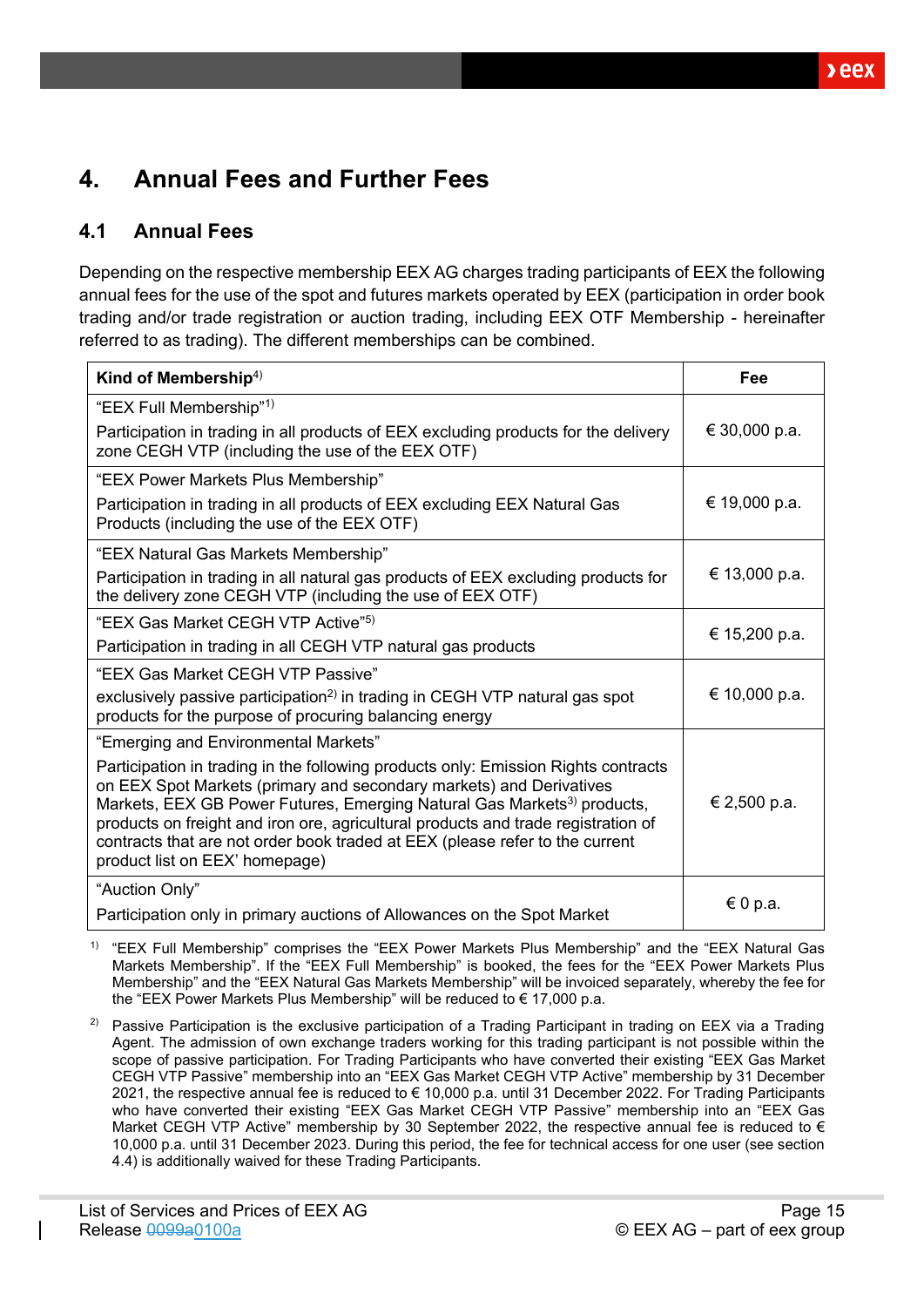- <sup>3)</sup> Emerging Natural Gas Markets comprise EEX PVB Natural Gas Products, EEX CZ VTP Natural Gas Products, EEX THE EGSI and EEX TTF EGSI Natural Gas Futures as well as Futures on LNG.
- 4) EEX EGSI Natural Gas Futures may be traded until 31 December 2022 in all memberships except Auction Only. After this date, an extension of the membership type may be required for this purpose.
- 5) Trading participants who as market area managers (MAMs), transmission system operators (TSOs) or as their service providers – have obtained an "EEX Gas Market CEGH VTP Active" membership shall be waived the fee for an additional membership kind if this is required for trading in gas spot products for a market area adjacent to CEGH VTP and trading in such gas spot products takes place exclusively for the purpose of the implicit allocation of capacities for the cross-border transport of natural gas.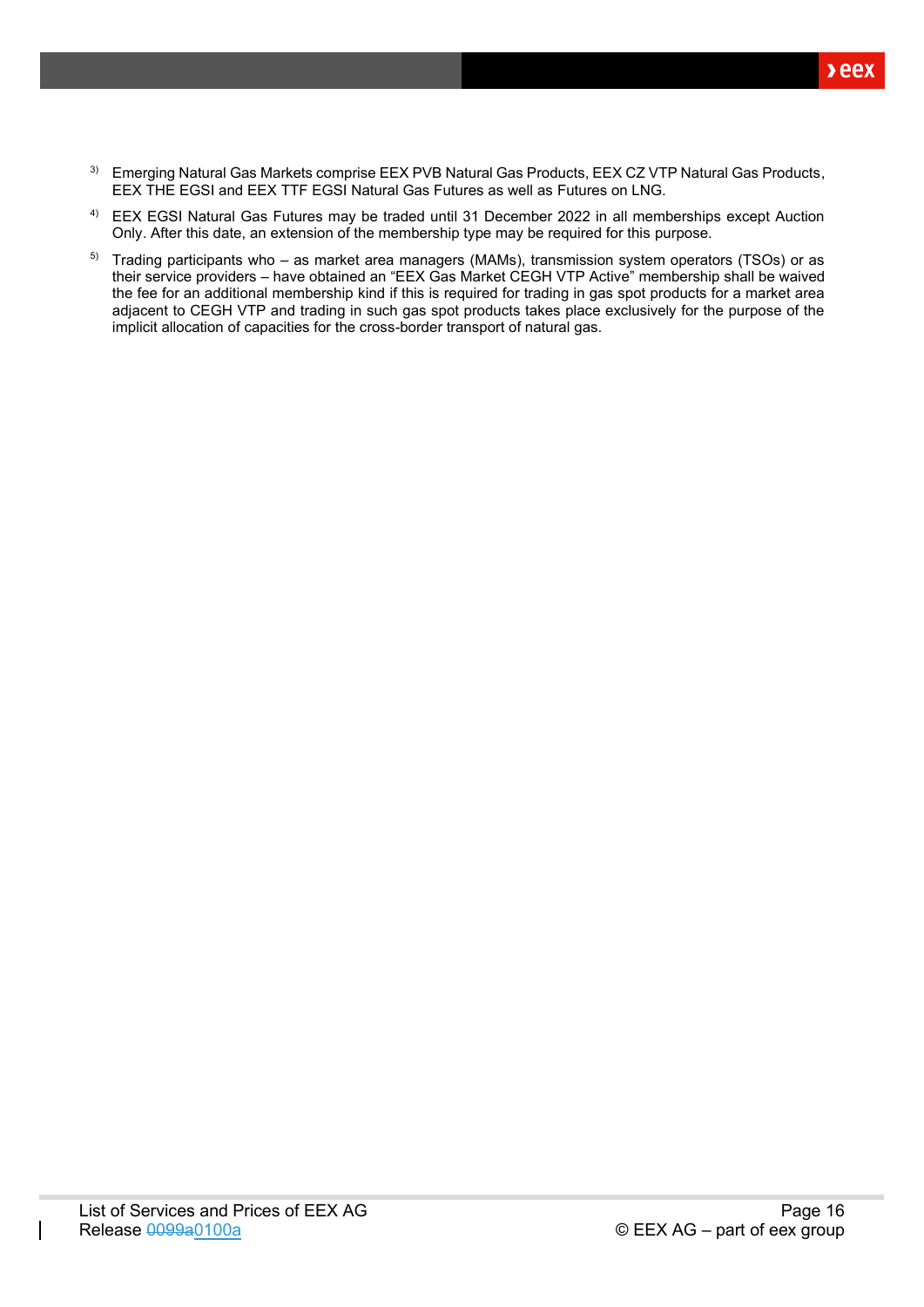# <span id="page-16-0"></span>**4.2 New Trading Participants**

New trading participants after having been admitted at EEX (including the conclusion of the OTF Membership Agreement) for the first time<sup>1)</sup> will not be charged annual fees (see Sect. [4.1\)](#page-14-1) for the first twelve months.<sup>2)</sup>

- $1)$  A trading participant is deemed to be admitted to EEX for the first time if the trading participant has not been admitted to EEX or has not been a member of the EEX OTF in the past 12 months.
- <sup>2)</sup> Trading participants that have been admitted until 31 October 2020 will further receive for the same period of time up to three technical accesses to the trading system with the frontends EEX TT Screen and GV Portal User for Trading Gateway (see Sect[. 4.4;](#page-17-0) excluding the prices for physical connection) free of charge.

## <span id="page-16-1"></span>**4.3 View only**

Persons who are not trading participants can obtain temporary access to the trading systems of the EEX (including the EEX OTF) exclusively with read access and without the right to participate in trading (View Only). View Only access is provided for three months and can be renewed once for a further three months' period if admission to trading on EEX or membership of the EEX OTF has been applied for. EEX AG charges the following fees for this temporary View Only access:

|                  | Fee      |
|------------------|----------|
| View Only Access | € 0 p.a. |

Trading participants can gain permanent View Only access to the trading systems of the EEX (including the EEX OTF). There is no charge for the permanent View Only Status itself, but the charges according to Sect. [4.4](#page-17-0) apply for the selected technical access.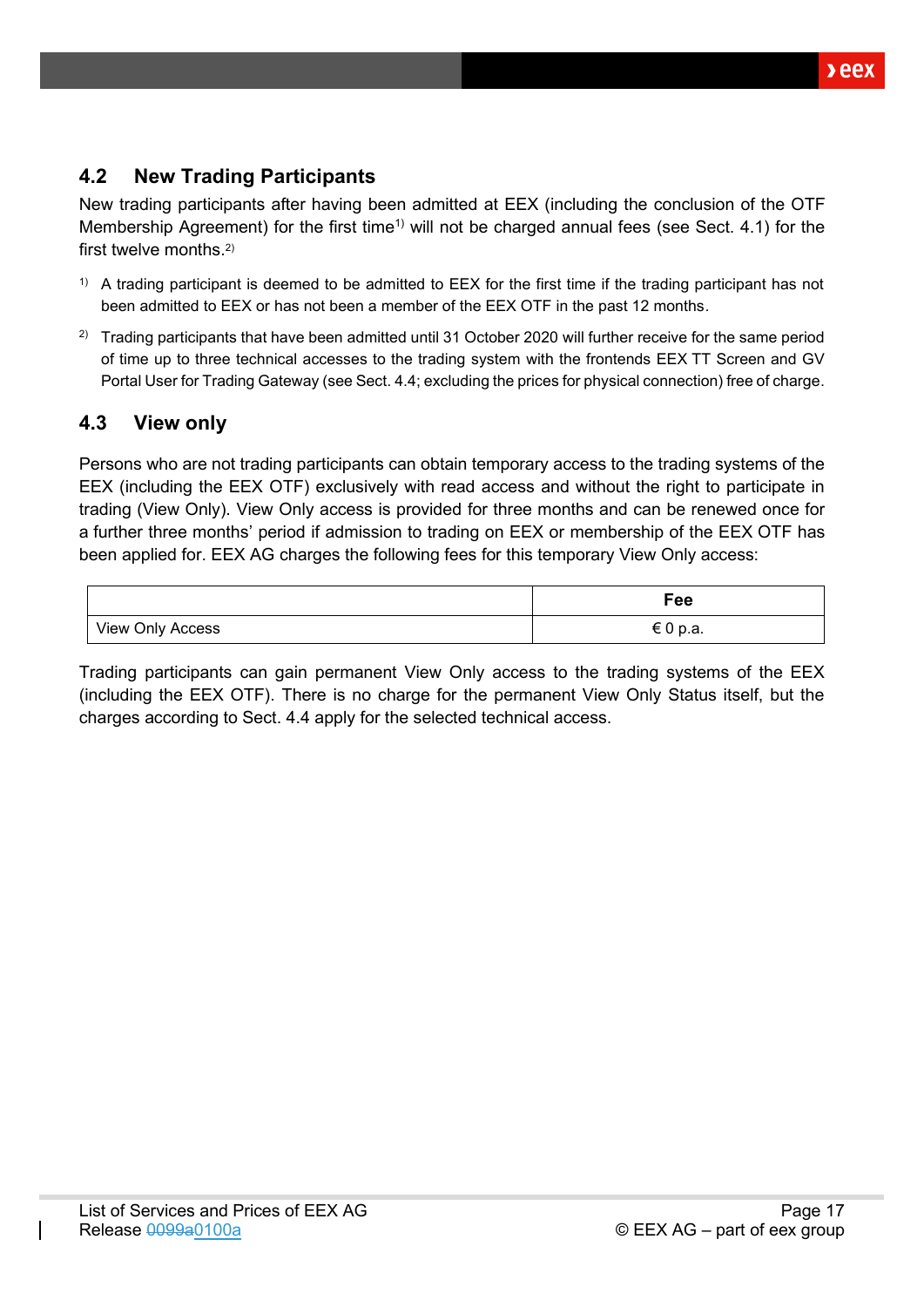# <span id="page-17-0"></span>**4.4 Fees for Frontends and Connection**

The following fees are charged for the technical accesses (data lines) offered by EEX AG to the trading systems of EEX (including the EEX OTF) from its trading participants depending on the chosen access alternative (frontend and connection):

### **Frontends**

| <b>Frontend</b>                                                  | Price based on connection type |            |                    | Charged per               |
|------------------------------------------------------------------|--------------------------------|------------|--------------------|---------------------------|
|                                                                  | <b>Internet</b>                | <b>VPN</b> | <b>Leased line</b> |                           |
| $EEX$ TT Screen <sup>3)</sup>                                    | € 1,800 p.a.                   | n/a        | n/a                | User                      |
| Trayport <sup>®</sup> Joule <sup>®</sup> Screen <sup>3,4))</sup> | € 1,800 p.a.                   |            |                    | User                      |
| Trayport <sup>®</sup> Trading Gateway <sup>®4)</sup>             | 1,800 € p.a.                   |            |                    | User                      |
| Eurex T7 GUI<br>and/or<br>Eurex Clearing GUI <sup>1)</sup>       | € 7,500 p.a.                   | Included   | Included           | Participant <sup>2)</sup> |
| <b>M7 Auction System</b>                                         | Included                       | Included   | Included           | Participant               |
| TR Transparency Platform GUI                                     | € 1,800 p.a.                   |            | User               |                           |

1) In the event of the loss of a Token as required for Eurex Clearing GUI access, a one-off fee of  $\epsilon$  500 will be charged.

<sup>2)</sup> Only one of the two connections will be charged. The number of open Eurex Trader GUIs is only limited by the available bandwidth of the used connections.

- <sup>3)</sup> For these Frontends ETI/FIXML Sessions according to Sect. [4.5](#page-20-0) will be booked automatically.
- 4) For shift traders, the fee is reduced to  $\epsilon$  750 p.a. Shift traders are users who are active exclusively as part of a team in the shift system set up specifically for 24/7 trading on the EEX gas spot market. All shift traders of a trading participant must never be logged in or be active in the trading system at the same time.

For participants in the membership EEX Gas Market CEGH VTP Passive there is an annual processing fee of  $\in$  1,800.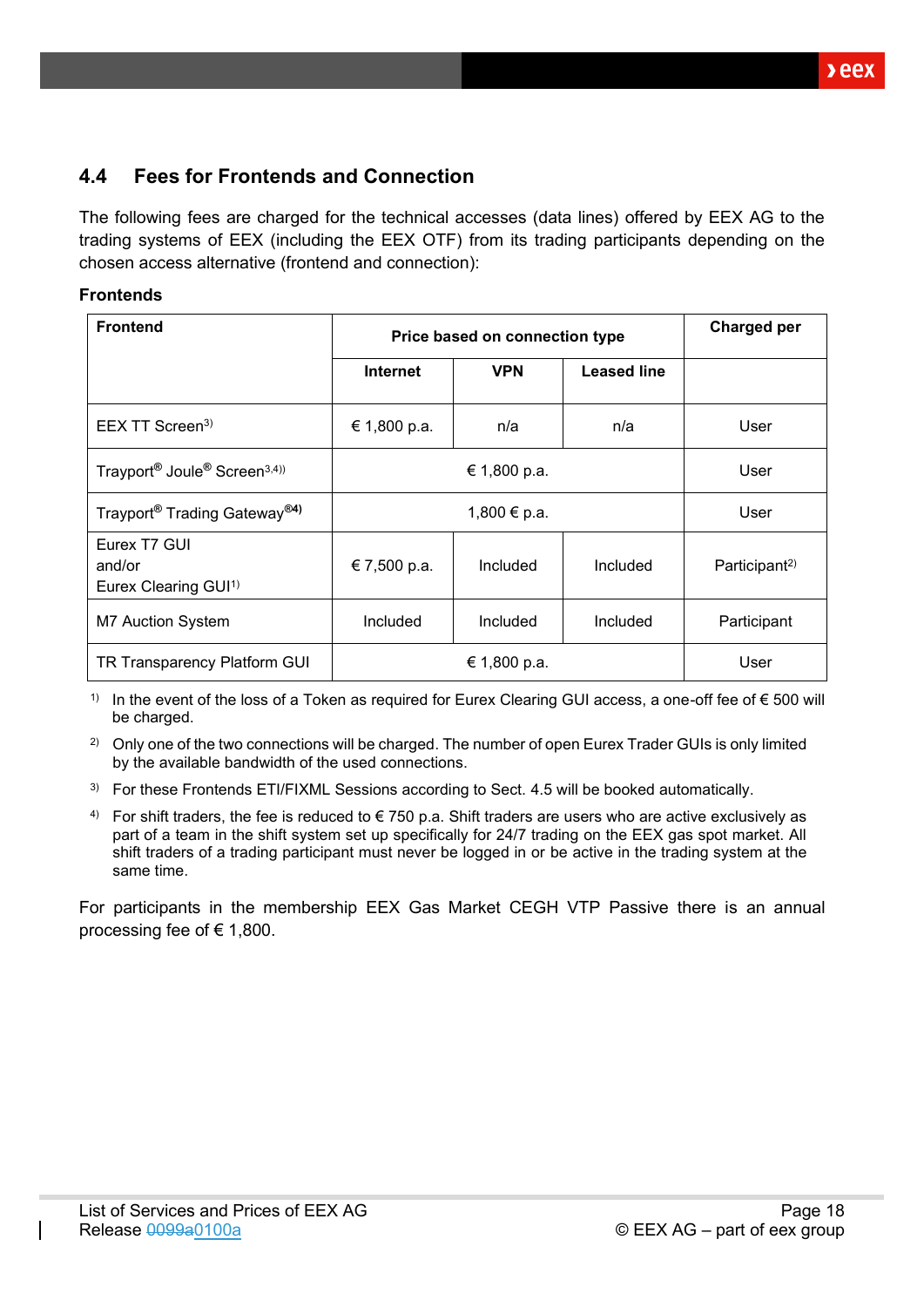$xeex$ 

### **Fees for TT FIX, REST API and .NET SDK**

For the access to and use of the TT FIX, REST API and .NET SDK functionalities of the EEX TT screen, EEX charges the following fees in addition to the connection fees incurred pursuant to this Sect. [4.4,](#page-17-0) depending on the agreed extent of the TT FIX, REST API and .NET SDK functionalities:

| TT FIX Market Data                         |                          |
|--------------------------------------------|--------------------------|
| for 25 instruments                         | € 100 per month          |
| for 250 instruments                        | € 300 per month          |
| for more than 250 instruments<br>$\bullet$ | € 1,000 per month        |
| <b>TT FIX Order Routing</b>                | € 0.05 per lot and month |

The fees apply per Member ID only to the technical access. An additional agreement with EEX AG is required for the right to use the data received via TT FIX beyond one's own direct trading activity on EEX. Further information can be requested directly from Market Data Services of EEX AG at datasource@eexgroup.com.

### **TT REST API**

|                                                   | <b>TT Standard</b> | TT Pro          |
|---------------------------------------------------|--------------------|-----------------|
| <b>Advanced Options Package</b>                   | € 300 per month    | € 300 per month |
| TT REST API Key - Low Usage Plan <sup>1)</sup>    | € 50 per month     | € 50 per month  |
| TT REST API Key - Medium Usage Plan <sup>2)</sup> | € 100 per month    | € 100 per month |
| TT REST API Key - High Usage Plan <sup>3)</sup>   | € 250 per month    | € 250 per month |

<sup>1)</sup> Limited to a maximum of 5 requests per second and 15,000 requests per day.

<sup>2)</sup> Limited to a maximum of 10 requests per second and 30,000 requests per day.

 $3)$  Limited to a maximum of 25 requests per second and 75,000 requests per day.

#### **TT .NET SDK**

|                                               | <b>TT Standard</b> | TT Pro          |
|-----------------------------------------------|--------------------|-----------------|
| TT .NET SDK - Low Usage Plan <sup>1)</sup>    | n.a.               | € 25 per month  |
| TT .NET SDK - Medium Usage Plan <sup>1)</sup> | n.a.               | € 50 per month  |
| TT .NET SDK - High Usage Plan <sup>1)</sup>   | n.a.               | € 200 per month |

1) If a user does not generate any orders via TT .NET SDK in a calendar month, a service fee of  $\epsilon$  400 per month will be charged.

The access and use of the TT FIX, REST API and .NET SDK functionalities of the EEX TT screen can be requested directly from the technical support of EEX AG at [technology@eex.com.](mailto:technology@eex.com)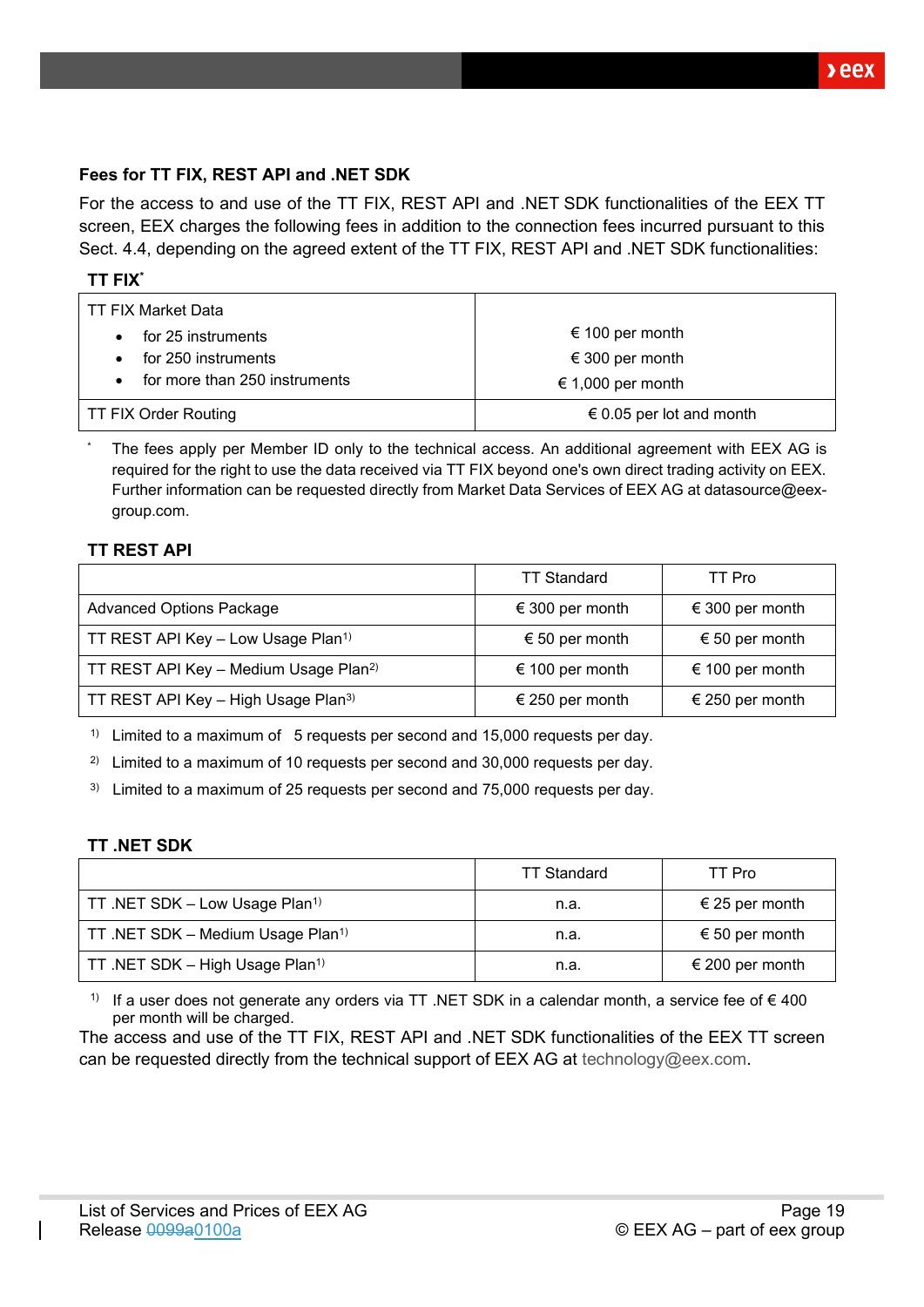### **Physical Connections**

| <b>Connection</b>            | <b>Price per connection</b> |  |
|------------------------------|-----------------------------|--|
| Internet for EEX TT Screen   | free of charge              |  |
| VPN $(1 \text{ Mbit/s})^{1}$ | € 15,000 p.a.               |  |
| Leased Line $(E1)^{1,2,3}$   | € 30,000 p.a.               |  |

1) VPN and leased line will be provided by the technology Market Data Interface (MDI) as Multi Interface Channel (MIC).

2) Including the required EUREX GUI Channel.

<sup>3)</sup> The bandwidth of the leased line will be adjustable in correspondence with the individual demands. Please refer to the Appendix A of this List of Services and Prices of EEX AG for any further information on such adjustment or contact the technical support of EEX AG [\(technology@eex.com\)](mailto:technology@eex.com).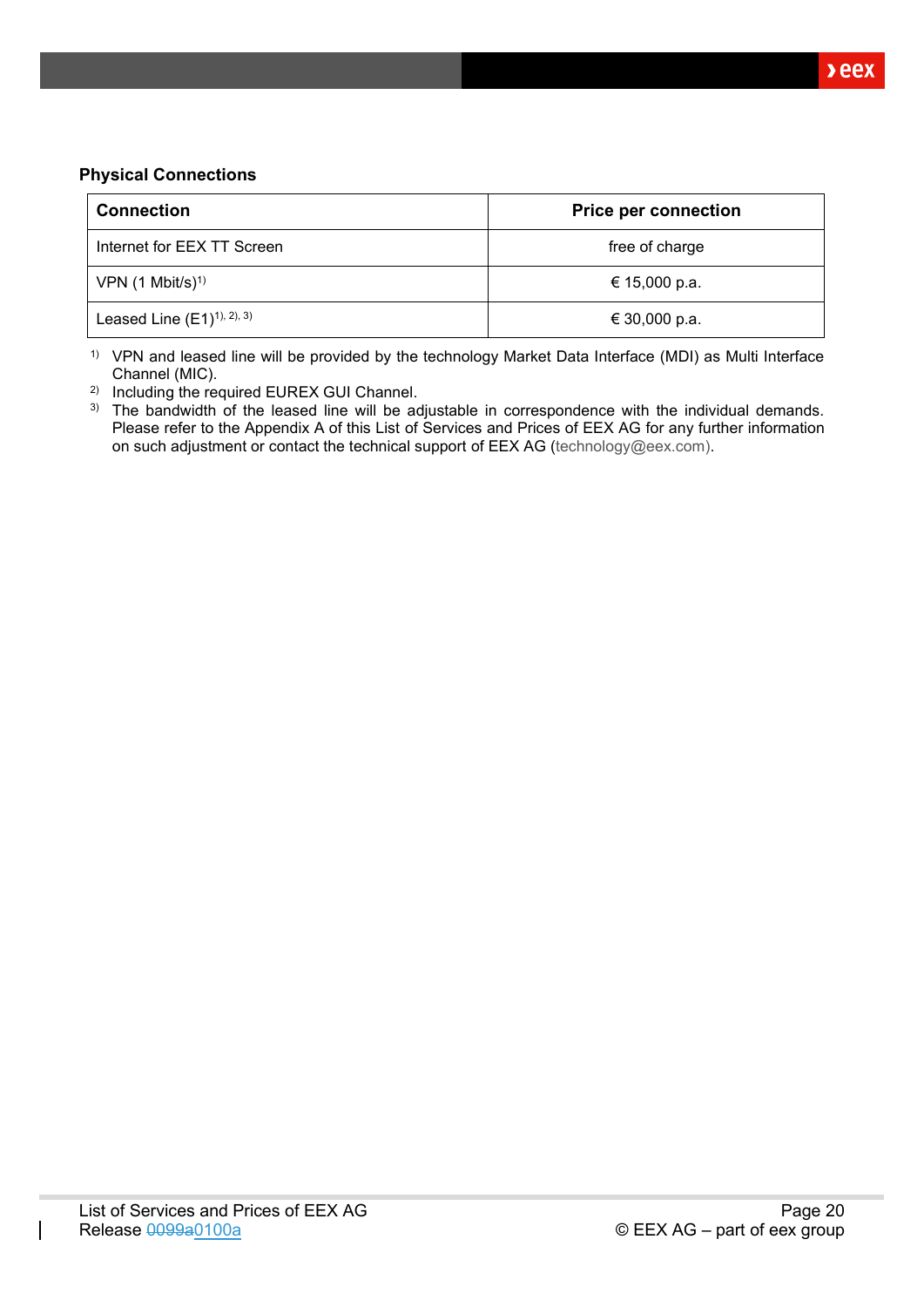# <span id="page-20-0"></span>**4.5 Fees for Interfaces to the Trading System by Third Party Providers**

## **Fees for ETI and FIX Sessions**

If trading participants use third-party connection solutions (3rd Party Solutions) via ETI/FIXML to access the trading systems of EEX (including the EEX OTF), EEX AG charges the following fees in addition to the connection fees pursuant to Sect. [4.4](#page-17-0) depending on the agreed size of the ETI or FIX sessions:

### **Eurex ETI / Fix Trading Session**<sup>1), 2)</sup>

| Eurex ETI Low Frequency Light Session<br>(max. 50 Transmissions/Second)  | € 3,000 p.a. |
|--------------------------------------------------------------------------|--------------|
| Eurex ETI Low Frequency Full Session<br>(max. 150 Transmissions/Second)  | € 6,000 p.a. |
| Eurex ETI High Frequency Light Session<br>(max. 50 Transmissions/Second) | € 3,000 p.a. |
| Eurex ETI High Frequency Full Session<br>(max. 150 Transmissions/Second) | € 6,000 p.a. |
| <b>Eurex FIX Trading Session</b><br>(max. 50 Transmissions/Second)       | € 3,000 p.a. |

<sup>1)</sup> Each participant receives a discount of 100 % for fees for ETI and FIX sessions up to an amount of € 12,000 p.a.

- 2) All ETI sessions have an assigned disconnection limit of:
	- 450, i.e. in case of more than 450 consecutive rejects due to exceeding the technical transactionlimit for sessions with a throttle value of 150 txn/sec.
	- 150, i.e. in case of more than 150 consecutive rejects due to exceeding the technical transaction limit for sessions with a throttlevalue of 50 txn/sec.

For both limits all technical transactions are counted using a sliding window. For further details and information please refer to the "T7 - Functional and Interface Overview" in its respective valid version. The currently valid version can be found [here.](https://www.eurexchange.com/exchange-en/technology/t7)

### **Eurex Clearing Session**

|  | <b>FIXML Session</b> | € 1,200 p.a. as of the third account |
|--|----------------------|--------------------------------------|
|--|----------------------|--------------------------------------|

 $\lambda$ eex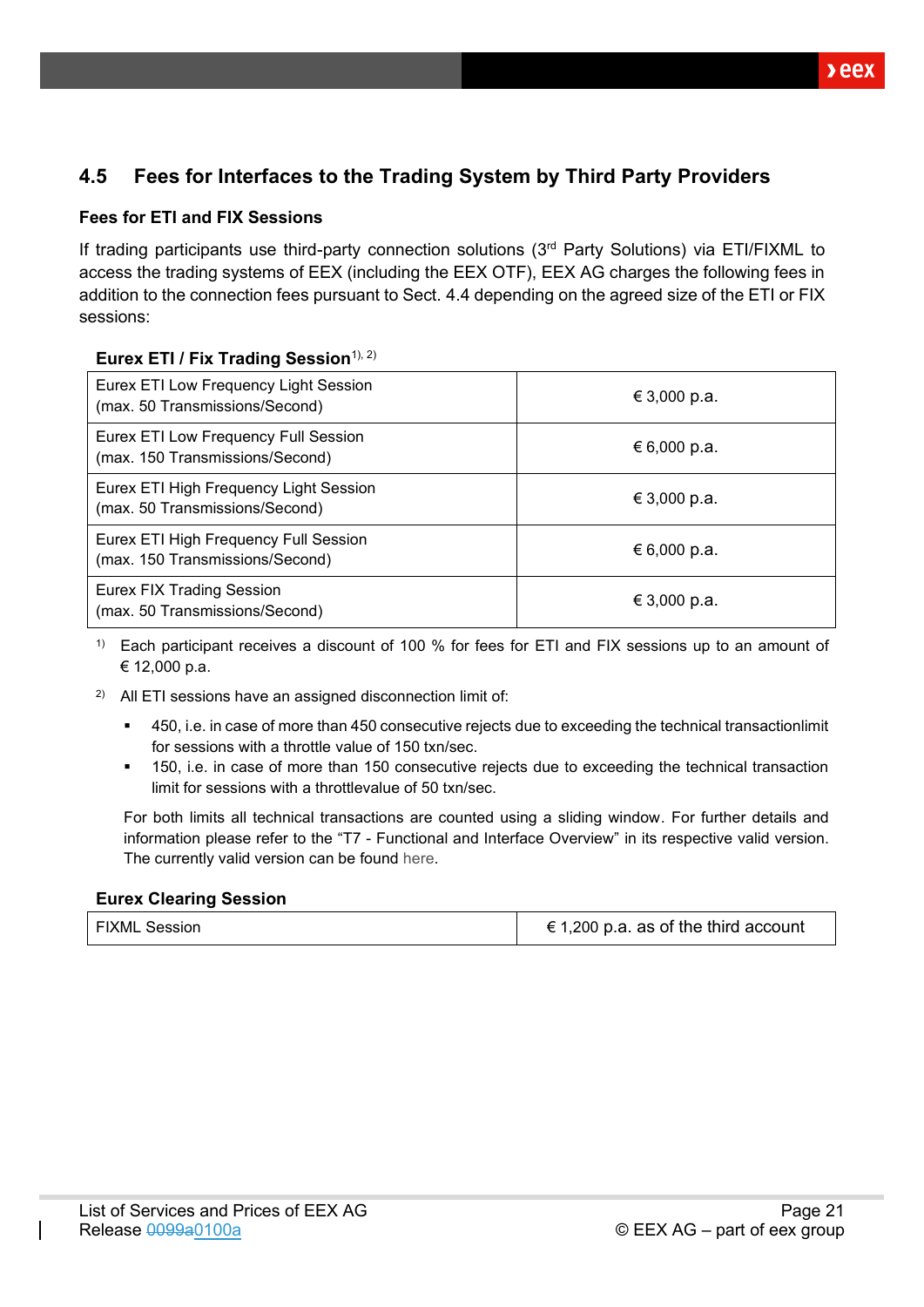# <span id="page-21-0"></span>**4.6 Trainings and Events**

For the participation in trainings and other events the following fees will be charged.

### <span id="page-21-1"></span>4.6.1 Exchange Trader Trainings and EEX Trader Exam

#### **Comprehensive Exchange Trading Course**1)

| 2-Day Comprehensive Exchange Trading Course<br>including EEX Trader Exam (Certificate)  | On-site | Per person | € 2,000 |
|-----------------------------------------------------------------------------------------|---------|------------|---------|
| Online Comprehensive Exchange Trading Course<br>including EEX Trader Exam (Certificate) | Online  | Per person | € 1,500 |

#### **Exchange Trader Exam**

| Preparatory Workshop (voluntary)   | $E$ -learning <sup>2)</sup> | Per person | €400  |
|------------------------------------|-----------------------------|------------|-------|
| System Training (mandatory)        | $E$ -learning <sup>2)</sup> | Per person | € 250 |
| <b>EEX Trader Exam (mandatory)</b> | On-site                     | Per person | € 200 |

#### **Trade Registration Exam**

| E-learning Training Trade Registration<br>including EEX Trade Registration Exam | E-learning <sup>2)</sup>   Per person   $\in$ 200 |  |  |
|---------------------------------------------------------------------------------|---------------------------------------------------|--|--|
|---------------------------------------------------------------------------------|---------------------------------------------------|--|--|

#### **Spot Market Emission Rights**<sup>3)</sup>

| Half-Day Training Spot Market Emission Rights<br>(voluntary) | On-site                     | Per person | €400 |
|--------------------------------------------------------------|-----------------------------|------------|------|
| System Training (mandatory)                                  | $E$ -learning <sup>2)</sup> | Per person | € 0  |
| <b>EEX Exam Spot Market Emission Rights</b><br>(mandatory)   | On-site                     | Per person | € 0  |

 $1)$  Persons who prove that they have been assigned with the supervision of exchanges or central counterparties on a professional basis may participate in the comprehensive exchange trading course including the examination free of charge. In these cases no exam report or certificate will be issued. However, after having paid the full fee these persons are free to request the exam report and the certificate within three years after they have taken the examination.

<sup>2)</sup> The assigned login data for the e-learning portal becomes void by the end of the 12th month (for Trade Registration by the end of the 6th month) after its distribution to the respective user.

<sup>3)</sup> The Half-Day Training "Spot Market Emission Rights" comprises the primary auction and secondary trading of Emission Rights. The System Training is offered together with the EEX Exam Spot Market Emission Rights only.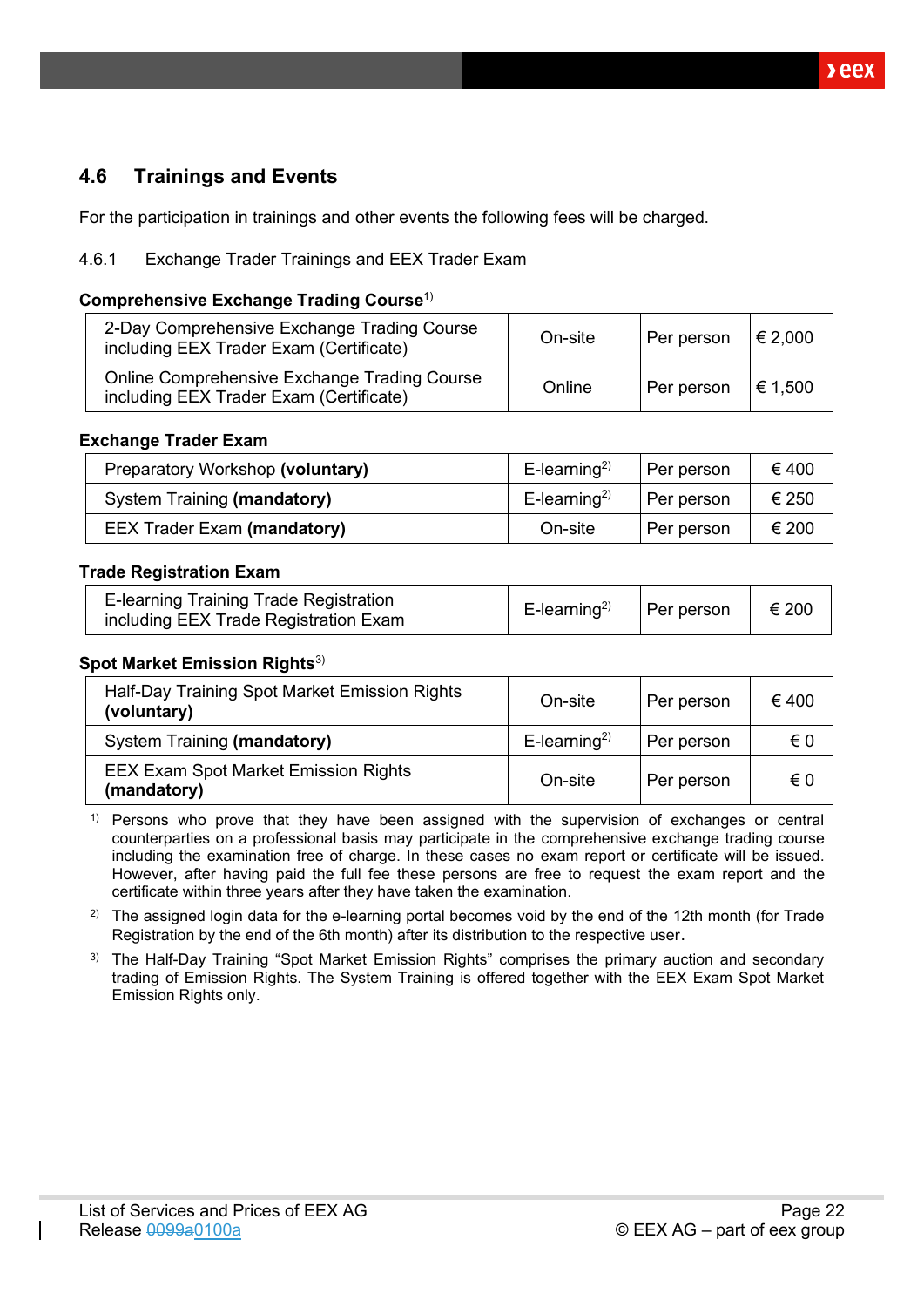### <span id="page-22-0"></span>4.6.2 Other Trainings and Events

| Clearing              | On-site | Per person  | € 600   |
|-----------------------|---------|-------------|---------|
| <b>Visitor Groups</b> | On-site | Flat charge | € 1,400 |
| Speech                | On-site | Individual  |         |

Further trainings or events can be arranged individually upon request.

### <span id="page-22-1"></span>4.6.3 General Conditions

If required, all training courses can also be offered in-house. In addition to the participant fee listed above, for in-house events a flat fee is charged per training day (except for EEX Trader Exam and Training Spot Market Emission Rights in Leipzig, Germany and Europe):

| <b>Additional Fees for In-house Trainings</b> | 1st day      | Each additional<br>day |
|-----------------------------------------------|--------------|------------------------|
| In Leipzig                                    | € 950        | €725                   |
| In Germany                                    | € 1,400      | € 950                  |
| In Europe                                     | € 2,300      | € 1,400                |
| <b>Outside Europe</b>                         | Individually | Individually           |

More detailed provisions on rebooking and cancellation fees for training courses and events are contained in the [General Terms and Conditions](https://www.eex.com/en/training/general-terms-and-conditions) (GTC) for training services available on the website of EEX AG. <sup>2</sup>

<sup>2</sup> https://www.eex.com/en/training/general-terms-and-conditions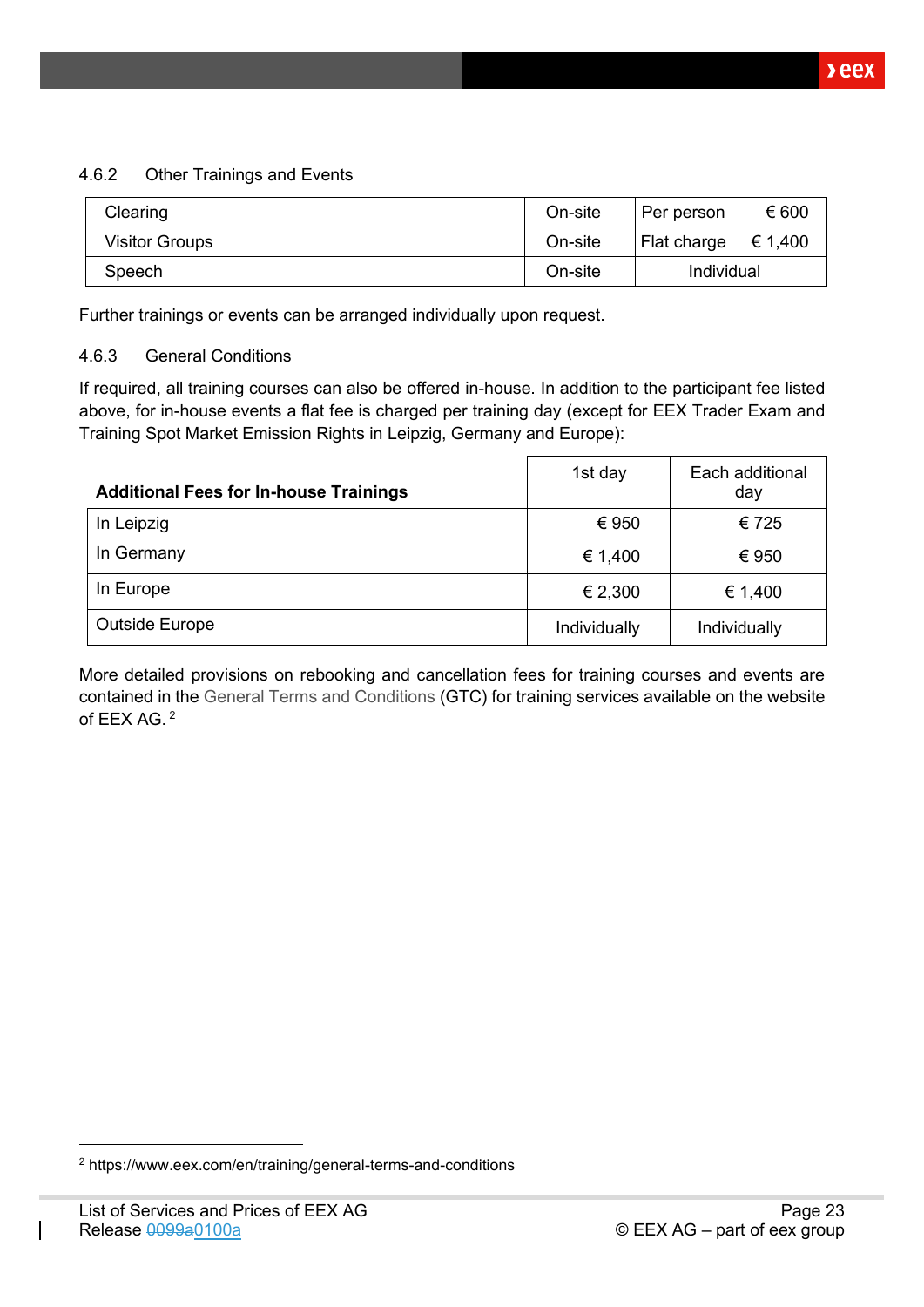# <span id="page-23-0"></span>**4.7 EEX Group DataSource**

For the provision of historical and current market data as well as settlement prices, indices or other calculations by EEX Group, EEX AG charges the following fees depending on the ordered module and access type and option (End-of-Day or Real-time):

### <span id="page-23-1"></span>4.7.1 Access via API

| <b>Modules - Real-time</b>                  | <b>Subscription</b><br>(Price per Month) |
|---------------------------------------------|------------------------------------------|
| <b>EEX Power Asian Futures</b>              | € 125                                    |
| <b>EEX Power Futures</b>                    | € 500                                    |
| <b>EEX Natural Gas</b>                      | € 500                                    |
| <b>EEX Environmentals</b>                   | € 295                                    |
| <b>EEX Agriculturals</b>                    | € 295                                    |
| <b>EEX Freight</b>                          | € 295                                    |
| <b>EEX Ferrous Metals</b>                   | € 125                                    |
| <b>EEX Transparency Data Power</b>          | € 500                                    |
| <b>EEX Transparency Data Gas</b>            | € 295                                    |
| <b>EEX Transparency Data Power EuroWind</b> | € 535                                    |

#### <span id="page-23-2"></span>4.7.2 Access via Desktop App

| Number of Desktop App Licences* | <b>Discount for all Licences</b> | <b>Price per Licence</b><br>and Month |
|---------------------------------|----------------------------------|---------------------------------------|
|                                 | $0\%$                            | € 350                                 |
| as from 2                       | 10 %                             | € 315                                 |
| as from 5                       | 20 %                             | € 280                                 |
| as from 10                      | 30 %                             | € 245                                 |
| as from 20                      | 40 %                             | € 210                                 |
| as from 50                      | 50 %                             | € 175                                 |

\* If purchased at the same time.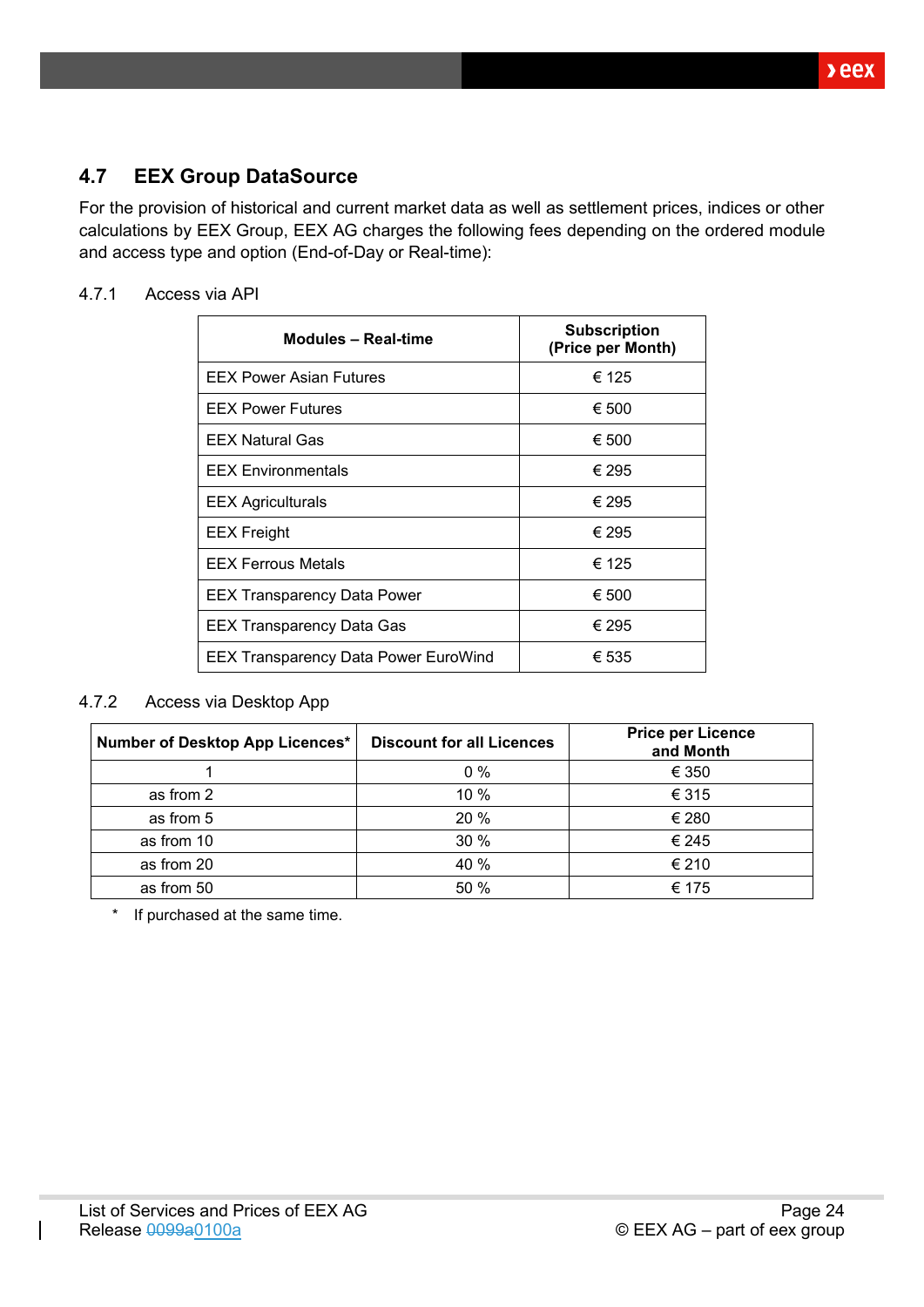<span id="page-24-0"></span>4.7.3 Access via Excel Tool

| Module - Real-time                          | <b>Subscription</b><br>(Price per Month) |
|---------------------------------------------|------------------------------------------|
| <b>EEX Power Asian Futures</b>              | € 62.50                                  |
| <b>EEX Power Futures</b>                    | € 250                                    |
| <b>EEX Natural Gas</b>                      | € 250                                    |
| <b>EEX Environmentals</b>                   | € 150                                    |
| <b>EEX Agriculturals</b>                    | € 150                                    |
| <b>EEX</b> Freight                          | € 150                                    |
| <b>EEX Ferrous Metals</b>                   | € 62.50                                  |
| <b>EEX Transparency Data Power</b>          | € 250                                    |
| <b>EEX Transparency Data Gas</b>            | € 150                                    |
| <b>EEX Transparency Data Power EuroWind</b> | € 270                                    |

A fee of € 50 per month and module is charged for the use of the Excel tool (technology fee). This technology fee is already included in each module fee of this Sec. [4.7.3.](#page-24-0)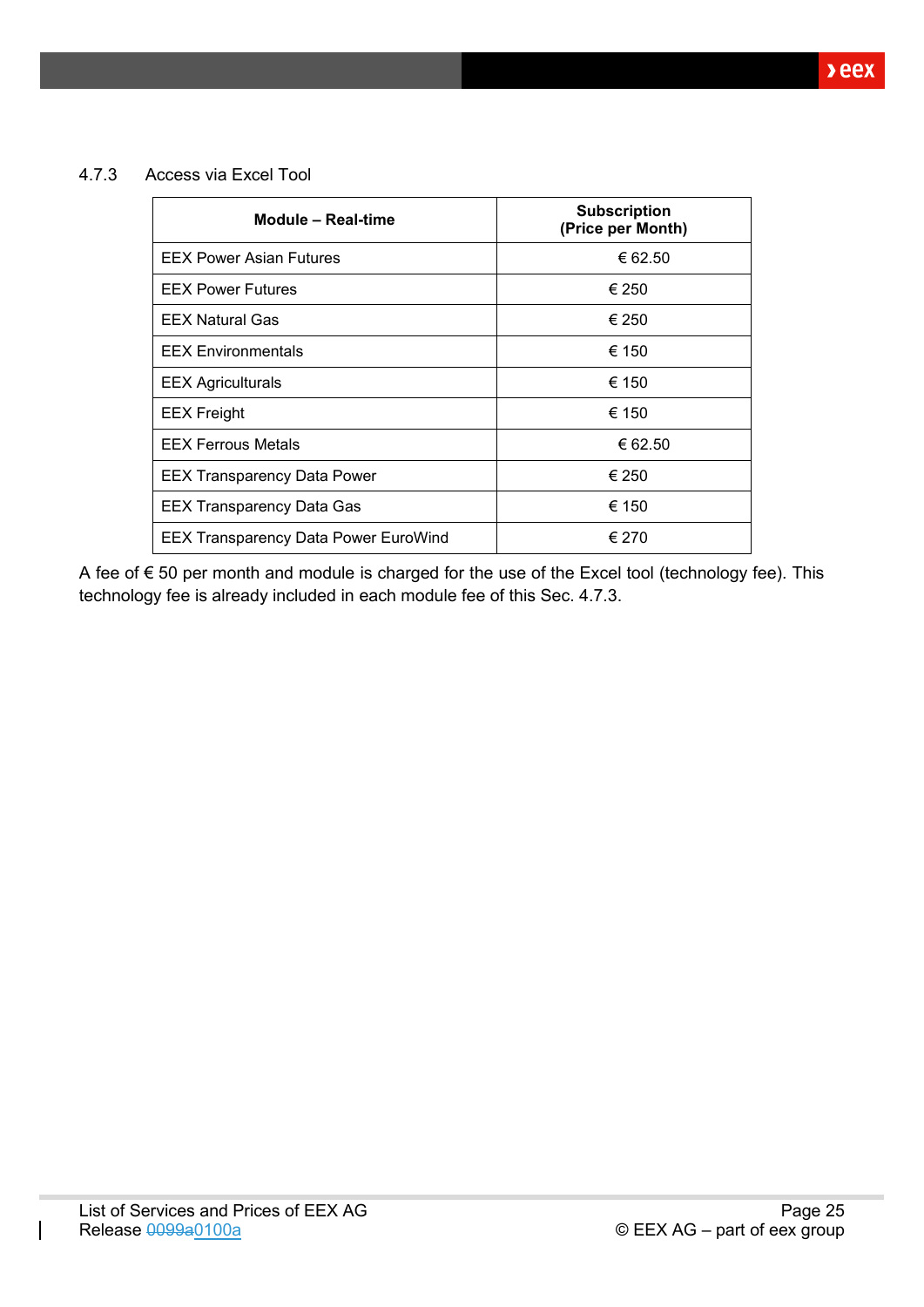<span id="page-25-0"></span>4.7.4 Access via sFTP Server

| <b>Modules - End-of-Day</b>                                  | <b>Subscription</b><br>(Price per Month) | 2-Month Access<br>(One-off Price) |
|--------------------------------------------------------------|------------------------------------------|-----------------------------------|
| EEX Power Futures <sup>1)</sup>                              | € 55                                     | € 660                             |
| <b>EEX Power Futures Trades Historic</b>                     |                                          | € 2,400                           |
| <b>EEX Power German Futures</b>                              | € 90                                     | € 1,080                           |
| <b>EEX Power Japanese Futures</b>                            | € 80                                     | € 960                             |
| <b>EEX Natural Gas</b>                                       | € 90                                     | € 1,080                           |
| <b>EEX Natural Gas Trades Historic</b>                       |                                          | € 2,400                           |
| <b>EEX Environmentals</b>                                    | € 50                                     | € 600                             |
| <b>EEX Environmental Trades Historic</b>                     |                                          | € 1,800                           |
| <b>EEX Agriculturals</b>                                     | € 50                                     | € 600                             |
| <b>EEX Agricultural Trades Historic</b>                      |                                          | € 1,800                           |
| <b>EEX Freight Trades Historic</b>                           |                                          | € 720                             |
| EEX Coal & Oil                                               |                                          | € 360                             |
| <b>EEX Transparency Data Power EuroWind DE</b>               | € 85                                     | € 1,020                           |
| EEX Transparency Data Power EuroWind AT                      | € 55                                     | € 660                             |
| EEX Transparency Data Power for AT, DE, CH <sup>2)</sup>     | € 85                                     | € 1,020                           |
| EEX Transparency Data Power for BE, CZ, NL <sup>2)</sup>     | € 55                                     | € 660                             |
| EEX Transparency Data Power for FR, GB, HU, IT <sup>2)</sup> | € 35                                     | €420                              |
| EEX Transparency Data Gas for AT, CZ, DE, IT <sup>2)</sup>   | € 35                                     | €420                              |
| <b>EEX EGIX</b>                                              | € 55                                     | € 660                             |
| <b>EEX ECarbix</b>                                           | € 55                                     | € 660                             |
| <b>EEX Monthly Index</b>                                     | € 55                                     | € 660                             |

1) Prices are per country (AT, BE, BG, CH, CZ, EL, ES, FR, GB, HU, IT, NL, Nordic, PL, RO, RS, SI, SK) according to order.

2) Prices are per country according to order.

### <span id="page-25-1"></span>4.7.5 General Conditions

The respective extent of the market data provided and the usage rights granted are governed by the General Conditions applicable to EEX Group DataSource Products.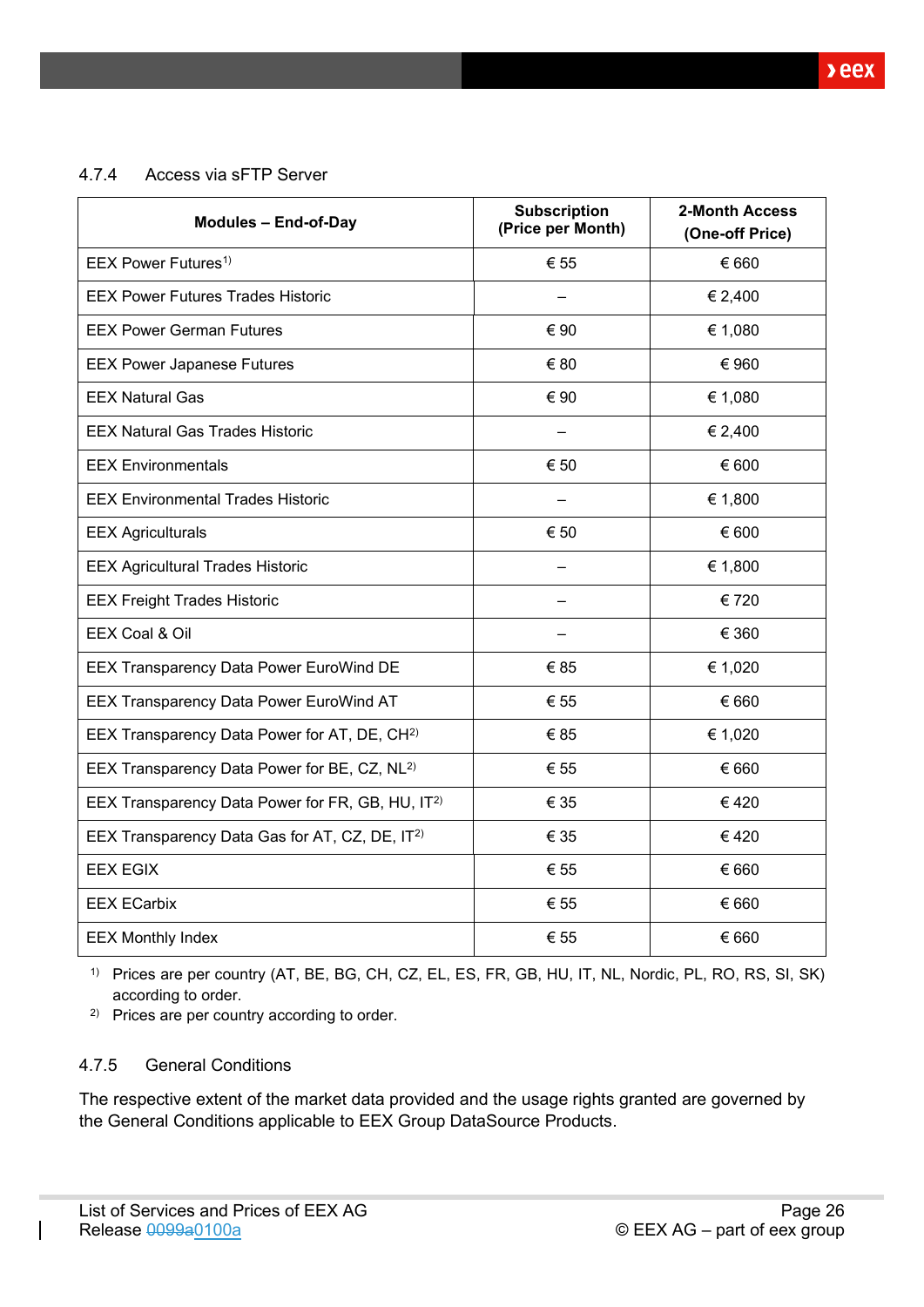# <span id="page-26-0"></span>**4.8 Transparency and Reporting Services**

Fees for Transparency and Reporting Services are charged for services for the fulfilment of regulatory obligations.

<span id="page-26-1"></span>4.8.1 Publication and forwarding of inside information and fundamental data

Fees for Transparency Services are charged for services to fulfil regulatory obligations:

- Publication and forwarding of inside information pursuant to Article 4 para 1 and Article 8 para 5 of Regulation (EU) 1227/2011 (REMIT) or Article 17 para 2 of Regulation (EU) 596/2014 (MAR) according to the business of the client and the capacity, use and unavailability of reported facilities
- Fundamental data report to ACER according to Article 9 para 7 and 9 of Regulation (EU) 1348/2014 (Implementing Regulation)
- Forwarding of power production and consumption data to ENTSO-E in accordance with the requirements of Regulation (EU) 543/2013 (EU Transparency Regulation)

| <b>Publication and Forwarding Services</b>                                                                          |                                                                                                                                               |                |
|---------------------------------------------------------------------------------------------------------------------|-----------------------------------------------------------------------------------------------------------------------------------------------|----------------|
| <b>Business-related Messages</b>                                                                                    |                                                                                                                                               |                |
| REMIT Business <sup>2)</sup>                                                                                        |                                                                                                                                               | 200 €/month    |
| MAR <sup>2</sup>                                                                                                    |                                                                                                                                               | 200 €/month    |
|                                                                                                                     | Facility-related Messages   including Business-related Messages (REMIT)<br>Power: Production, Consumption, Storage   Natural Gas: Consumption |                |
| REMIT MINI <sup>2), 3)</sup>                                                                                        | units <sup>4)</sup> <100 MW                                                                                                                   | 250 €/month    |
| <b>REMIT SMALL</b>                                                                                                  | $< 5$ units <sup>4)</sup>                                                                                                                     | 520 €/month    |
| <b>REMIT MEDIUM</b>                                                                                                 | $\geq$ 5 to < 10 units <sup>4)</sup>                                                                                                          | 790 €/month    |
| <b>REMIT LARGE</b>                                                                                                  | $\geq$ 10 to < 30 units <sup>4)</sup>                                                                                                         | 1050 €/month   |
| <b>REMIT XLARGE</b>                                                                                                 | $\geq$ 30 units <sup>4)</sup>                                                                                                                 | 1200 €/month   |
| <b>Natural Gas: Storage</b>                                                                                         | Facility-related Messages   including Business-related Messages (REMIT)                                                                       |                |
| <b>REMIT GAS</b>                                                                                                    |                                                                                                                                               | free of charge |
| Tools                                                                                                               |                                                                                                                                               |                |
| Transmission and -Reporting-Tool (Client)<br>free of charge<br>Webservice-API (Direct connection)<br>free of charge |                                                                                                                                               |                |
| <b>EEX Inside Information Messenger IIM</b>                                                                         | 250 €/month                                                                                                                                   |                |
| (browser-based reporting and backup solution)                                                                       |                                                                                                                                               |                |

EEX AG charges the following fees<sup>1</sup>, depending on the type of the reports:

Footnotes see next page.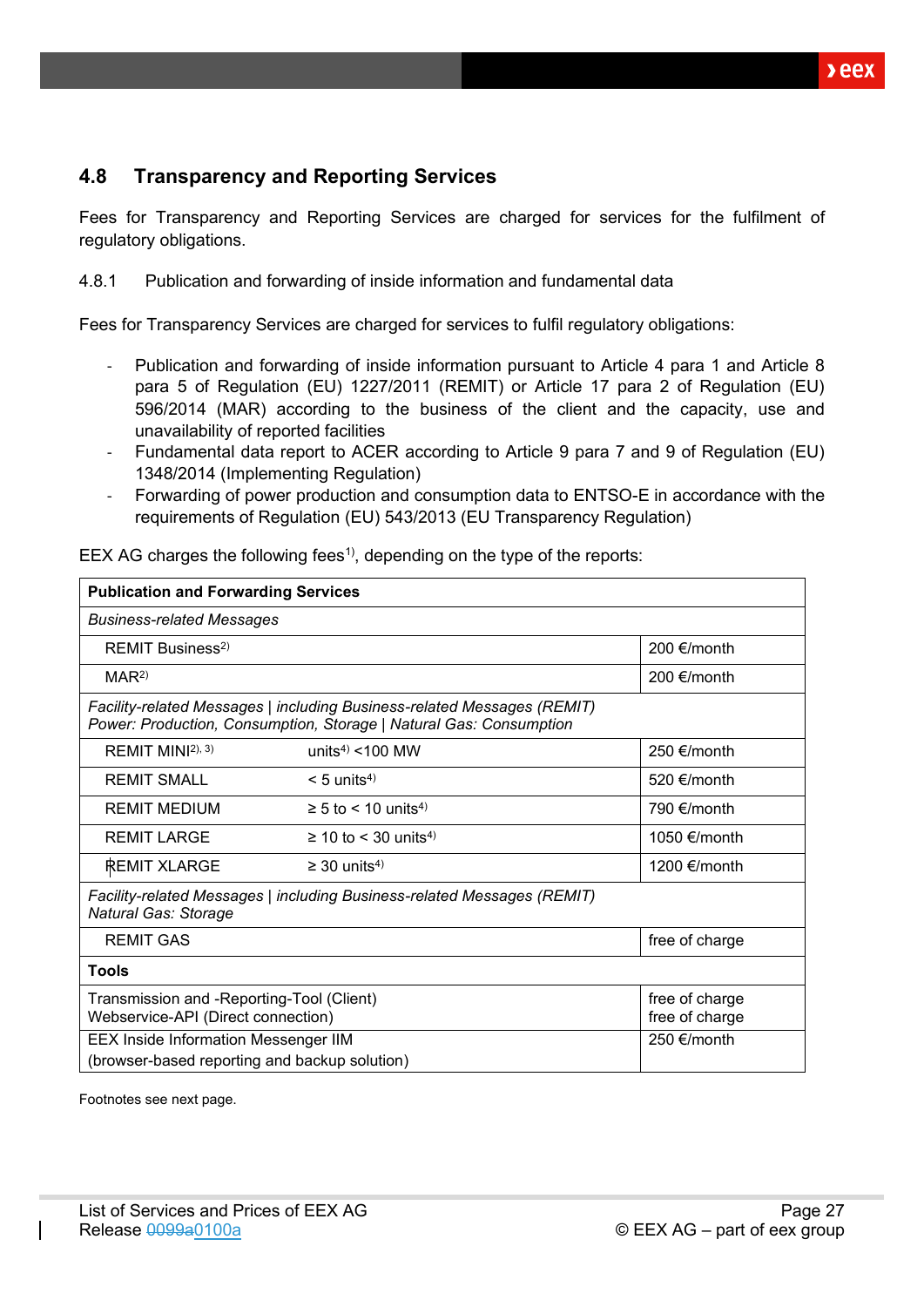| <b>Additional Services for Facility-related Messages</b> |                                      |                       |  |  |  |
|----------------------------------------------------------|--------------------------------------|-----------------------|--|--|--|
| Data Forwarding to ENTSO-E                               |                                      |                       |  |  |  |
| ENTSO-E SMALL                                            | $< 5$ units <sup>5)</sup>            | 220 €/month           |  |  |  |
| <b>ENTSO-E MEDIUM</b>                                    | $\geq$ 5 to < 10 units <sup>5)</sup> | 370 $\epsilon$ /month |  |  |  |
| ENTSO-E LARGE                                            | $\geq 10$ units <sup>5)</sup>        | 520 €/month           |  |  |  |
| Fundamental data report to ACER                          |                                      |                       |  |  |  |
| <b>REMIT GAS REPORT</b>                                  |                                      | 200 €/month           |  |  |  |
| free of charge<br><b>First-Level-Support</b>             |                                      |                       |  |  |  |

<sup>1)</sup> The fees for services according to this table are waived for the first conclusion of a contract or for an extension of an existing contract (e.g., EEX IIM, ENTSO-E, REMIT GAS REPORT) within and for the period from 1 April 2022 up to and including 31 December 2022 in the amount of the respective contract or its extension, respectively.

- $2)$  Access to the EEX IIM is provided free of charge in this product.
- For customers, which exclusively report units with a capacity of less than 100 MW in the field of power production. A unit is the smallest component of a facility for which messages regarding capacity, use and unavailability are required according to Regulation (EU) 1227/2011.
- <sup>4)</sup> The number of units is determined as the sum of the following commodities/value adding stages: power/production, power/storage, power/consumption and natural gas/consumption. Units from the power/production sector with a capacity of less than 100 MW are not taken into account.
- $5$  A unit is the smallest component of a facility for which messages according to the EU Transparency Regulation are required. The number of units is summed up for the commodity/value adding stages: power/production, and power/consumption.

The data delivery contract contains more detailed provisions on this. The data is published on the EEX transparency platform [\(www.eex-transparency.com\)](http://www.eex-transparency.com/).

#### Services for existing customers

The products listed in the following table will be available until 31.12.2022 for contracts concluded before 31.12.2020. As of 01.01.2023, these products will be replaced by the EEX Inside Information Messenger (EEX IIM). **The EEX IIM will be provided free of charge during the transition period (01.01.2022 until 31.12.2022).**

The following fees will be charged as of 01.01.2022:

| Ad-hoc Ticker (REMIT) via TR-Tool / including EEX IIM                                                                             | 200 €/month |
|-----------------------------------------------------------------------------------------------------------------------------------|-------------|
| Ad-hoc Ticker (REMIT) via Online Tool (3 Certificates) / including EEX IIM<br>for reporting companies without physical facilities | 200 €/month |
| Ad-hoc Ticker (REMIT) via Online Tool (3 Certificates) / including EEX IIM<br>for reporting companies with physical facilities    | 250 €/month |
| Ad-hoc Ticker (MAR) via Online Tool (3 Certificates) / including EEX IIM                                                          | 200 €/month |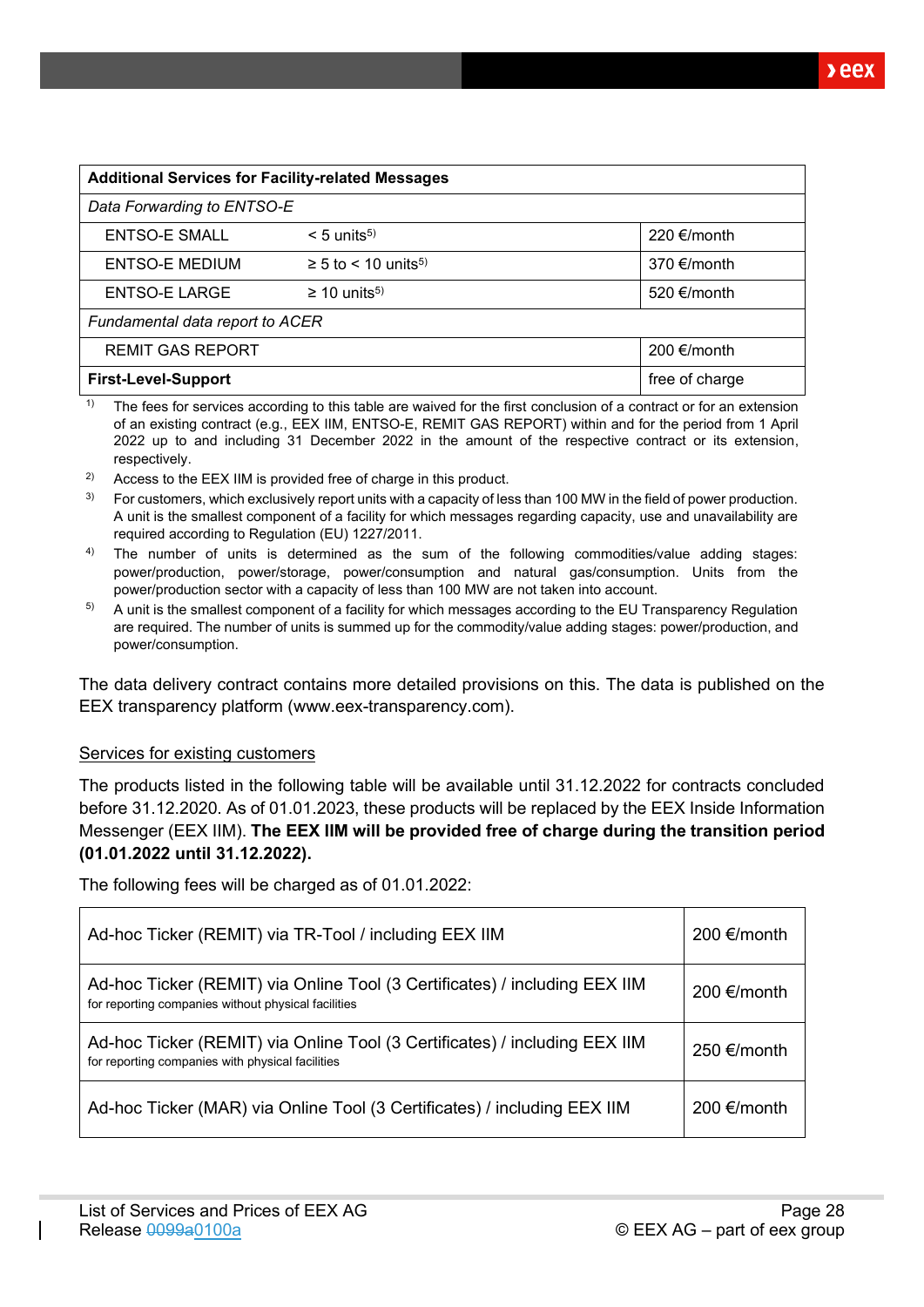### <span id="page-28-0"></span>4.8.2 Transaction data pursuant to REMIT

For the provision with the client's order and transaction data (basic service) as well as their reporting to ACER<sup>1)</sup>, EICOM or Equias (additional service) in accordance with the provisions of REMIT<sup>2)</sup> and further regulations based thereon, EEX AG charges the following fees depending on the number of market segments $3)$  selected:

|                              | <b>Basic Service</b>      | Additional Service <sup>4), 5)</sup> |                    |                    |
|------------------------------|---------------------------|--------------------------------------|--------------------|--------------------|
|                              | Data provision to the     | <b>Reporting to</b>                  |                    |                    |
|                              | <b>Market Participant</b> | <b>ACER</b>                          | <b>EICom</b>       | <b>Equias</b>      |
| <b>One Market Segment</b>    | € 275 per month           | € 10 per month                       |                    |                    |
| <b>Two Market Segments</b>   | € 500 per month           | € 20 per month                       | € 100 per<br>month | € 100 per<br>month |
| <b>Three Market Segments</b> | € 675 per month           | € 30 per month                       |                    |                    |

1) As an alternative to direct forwarding of the data specified to ACER, provision to another Registered Reporting Mechanism (RRM) approved by ACER can also be chosen.

- <sup>2)</sup> Upon request, the data can also be forwarded to ElCom in accordance with the StromVV.
- $3)$  The following market segments may be selected:
	- Power Derivatives: EEX regulated market and/or EEX OTF
	- Gas Derivatives & Spot: EEX regulated market and/or EEX OTF
	- Power Spot: EPEX SPOT SE
- 4) Only offered in connection with the Basic Service.
- <sup>5)</sup> Please note that any fee charged by ElCom, Equias (formerly EFETnet) or ACER towards EEX AG or EPEX SPOT SE will result in an automatic adjustment of this fee at the time of the former's introduction. Particularly in relation to the reporting to ACER, we make reference to *Commission Decision (EU) 2020/2152 on fees due to the European Union Agency for the Cooperation of Energy Regulators for collecting, handling, processing and analysing of information reported under Regulation (EU) No 1227/2011 of the European Parliament and of the Council* ("Commission Decision"). This Commission Decision has been published on 18 December 2020, introducing such fees as of 1 January 2021. All fees of ACER towards EEX AG or EPEX SPOT SE specifically attributable to the REMIT reporting of a client will be passed on in full to that respective client on a yearly basis ("**ACER REMIT Fee**").

The REMIT Data Services Agreement contains more detailed provisions on this.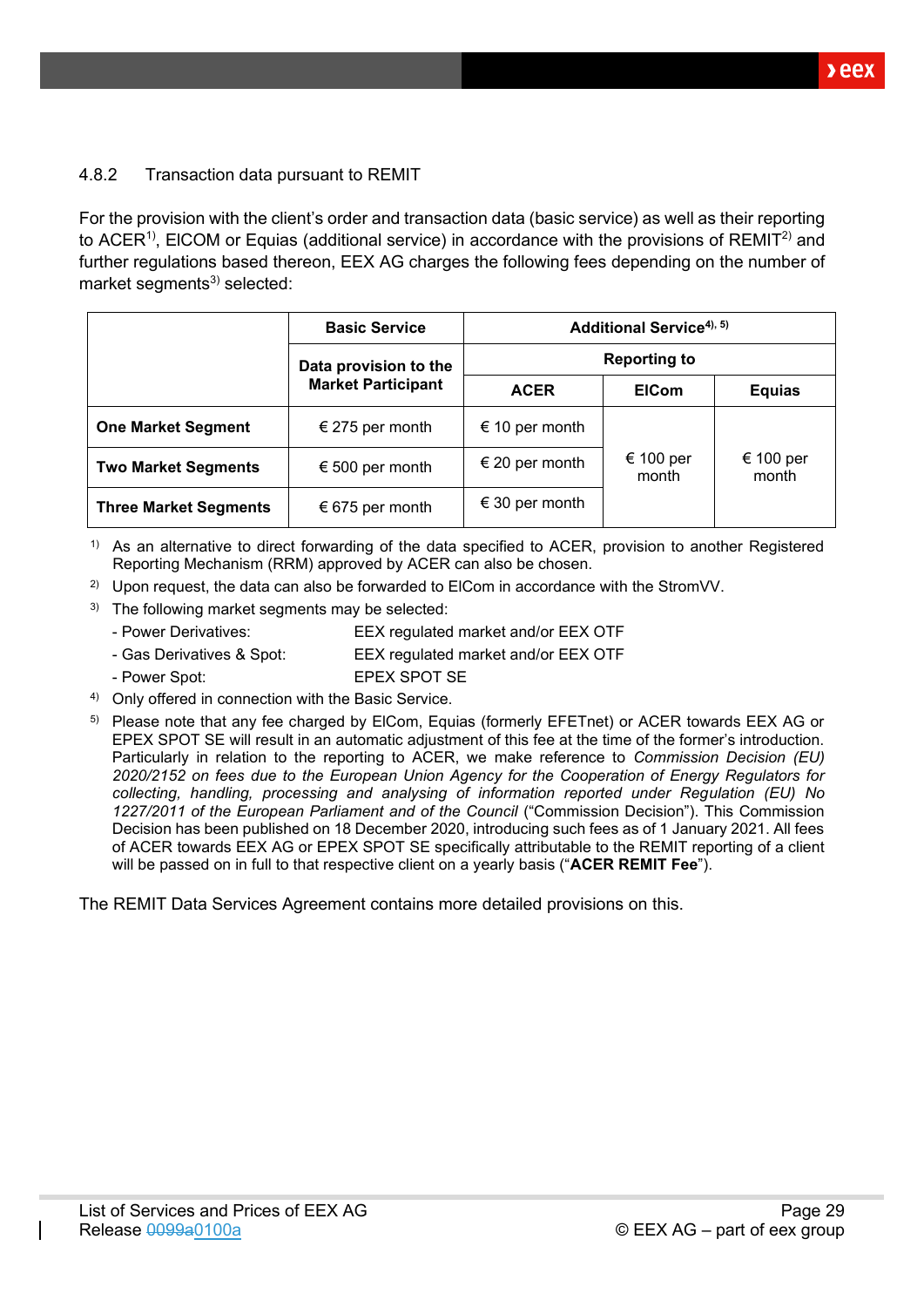### <span id="page-29-0"></span>4.8.3 Transaction data for GB Contracts

For the provision with the client's order and transaction data for GB Contracts concluded at EPEX SPOT SE, EEX AG charges the following fees:

|                    | Data provision to the Market Participant |
|--------------------|------------------------------------------|
| One Market Segment | € 275 per month                          |

The GB Data Services Agreement contains more detailed provisions on this.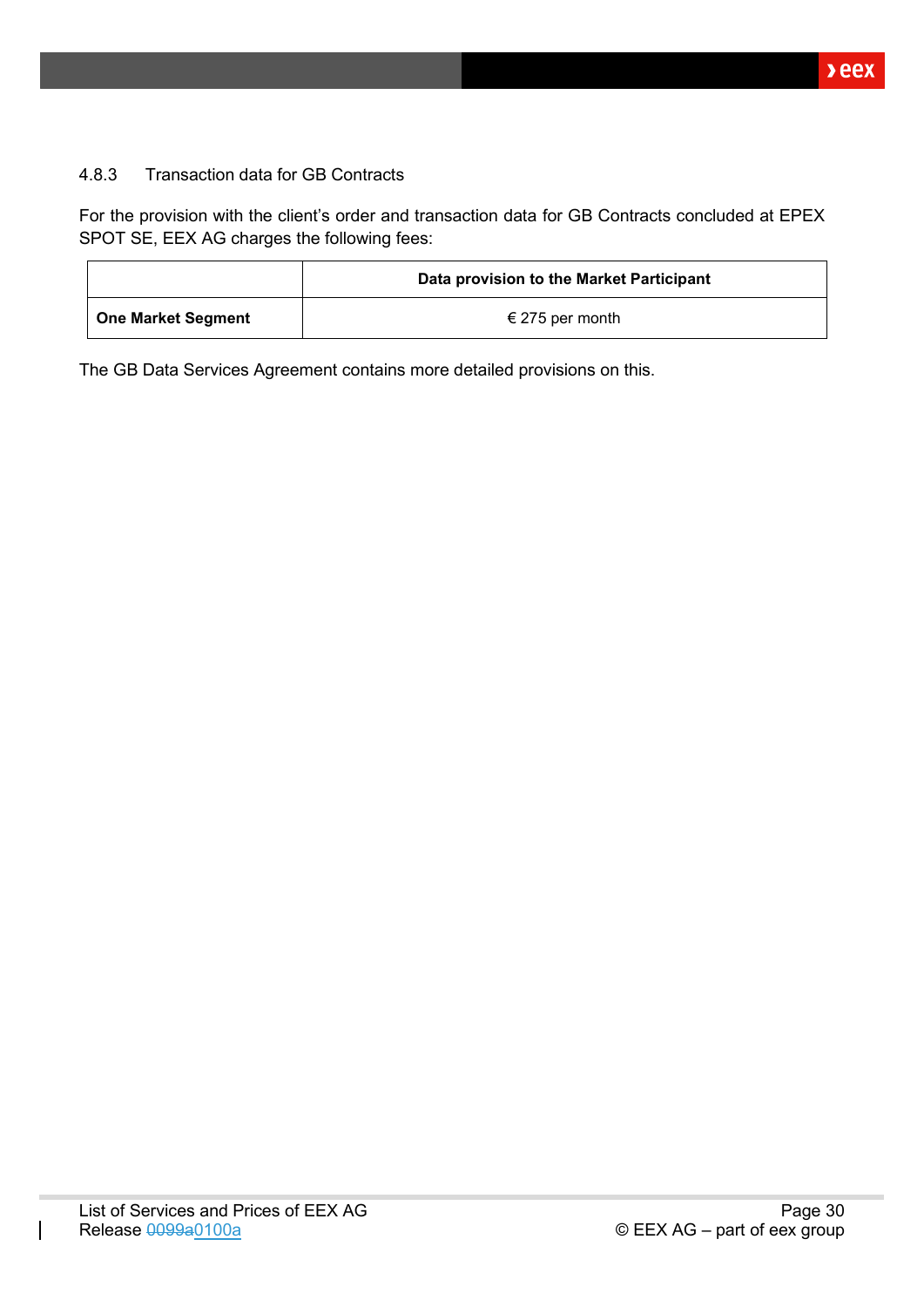### <span id="page-30-0"></span>4.8.4 Position and transaction data pursuant to MiFID II and MiFIR

For the provision with instrument data (Instrument Data Provision) as well as the client's position and transaction data (MiFID II or MiFIR Data Services) for the purpose of completion and forwarding to Bundesanstalt für Finanzdienstleistungsaufsicht (BaFin) according to the relevant provisions of the national implementation of Directive 2014/65/EU (MiFID II), Regulation (EU) 600/2014 (MiFIR) and further regulations based on them (Basic Service), EEX AG charges the following fees depending on the extent of the service:

| <b>Instrument Data Provision</b>        |                                                                  |  |  |
|-----------------------------------------|------------------------------------------------------------------|--|--|
| For clients that are not members of EEX | € 300 per month                                                  |  |  |
| <b>MiFID II Data Services</b>           |                                                                  |  |  |
| <b>Basic Service</b>                    | free of charge <sup>1)</sup>                                     |  |  |
| <b>Additional Service 1</b>             | free of charge <sup>1)</sup>                                     |  |  |
| <b>Additional Service 2</b>             | € 300 per month <sup>2)</sup>                                    |  |  |
| <b>Additional Service 3</b>             | free of charge <sup><math>1</math>, 5)</sup>                     |  |  |
|                                         |                                                                  |  |  |
|                                         | <b>MIFIR Data Services</b>                                       |  |  |
| <b>Basic Service</b>                    | free of charge <sup>3)</sup> / $\in$ 300 per month <sup>4)</sup> |  |  |
| <b>Additional Service 1</b>             | free of charge                                                   |  |  |
| <b>Additional Service 2</b>             | free of charge <sup>5)</sup>                                     |  |  |

<sup>1)</sup> For members of EEX as Non-Investment or Investment Firms.

<sup>2)</sup> For non-members of EEX, that are participating via members as a third party.

<sup>3)</sup> For members of EEX as Non-Investment Firms or Non-EU-Investment Firms.

4) For members of EEX as EU-Investment Firms.

5) For customers that concluded a MiFID II/MiFIR Data Service Agreement before 5 August 2019. The service is not offered beyond that date.

The MiFID II/ MiFIR Data Services Agreement contains more detailed provisions on this and other available services (Additional Services).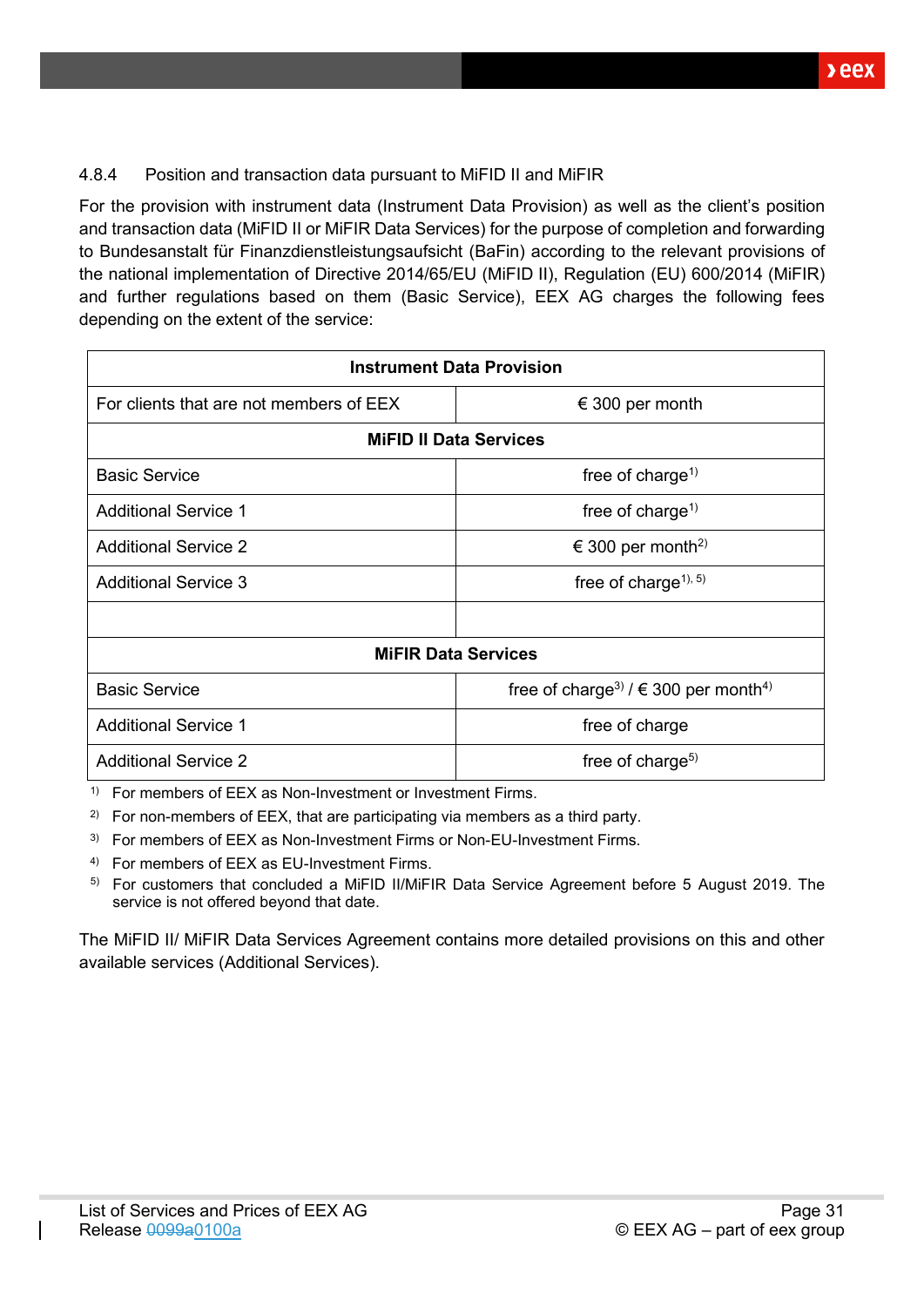### <span id="page-31-0"></span>4.8.5 Further services

For special efforts of EEX AG which go beyond the activities covered by the fees according to Sects. [4.8.2](#page-28-0) to [4.8.4](#page-30-0) and which have been initiated by the participant, EEX AG will charge the following fees as of 15 April 2022:

|                                                   | <b>Activity</b>                                                        |                                         |                                                    |  |  |
|---------------------------------------------------|------------------------------------------------------------------------|-----------------------------------------|----------------------------------------------------|--|--|
| <b>Special efforts for</b><br>activities under    | <b>Backloading</b>                                                     | <b>Restoring files on FTP</b><br>server | Separate sending of<br><b>Acknowledgement File</b> |  |  |
| <b>Sect. 4.8.2 (REMIT)</b>                        | The fees of Sect. 4.8.2<br>apply                                       | € 25 per trading day<br>concerned       |                                                    |  |  |
| Sect. 4.8.3<br>(GB Contracts)                     | The fees of Sect. 4.8.3<br>apply                                       |                                         |                                                    |  |  |
| Sect. 4.8.4 (MiFID II<br>position reports)        | € 75 per trading day<br>concerned if more than<br>10 calendar days ago | € 25 per trading day<br>concerned       | € 50 per file                                      |  |  |
| <b>Sect. 4.8.4 (MiFIR</b><br>transaction reports) | € 75 per trading day<br>concerned if more than<br>10 calendar days ago | € 25 per trading day<br>concerned       | € 50 per file                                      |  |  |

Furthermore, in addition to the services pursuant to Sects. [4.8.1](#page-26-1) to [4.8.4](#page-30-0) further associated services may be requested from EEX AG, such as historical data retrieval. If EEX confirms the possibility of the provision of the associated services, an effort-dependent fee of € 150 per hour or part thereof will be charged. Further details shall be agreed between the parties.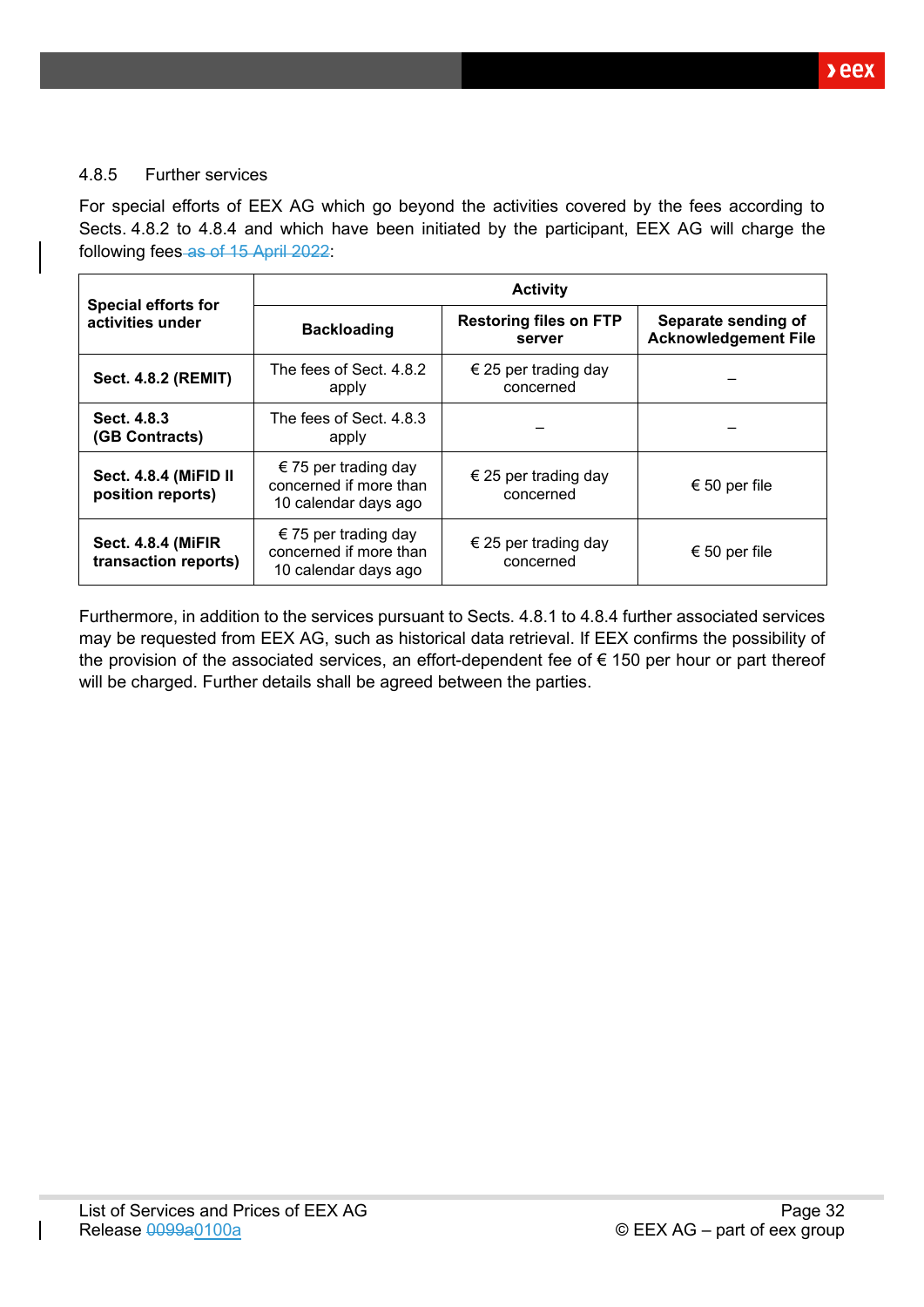# <span id="page-32-0"></span>**4.9 InsightCommodity**

For the use of the platform "InsightCommodity" of EEX AG, EEX AG charges the following fees depending on the number of services or products listed on this platform:

| <b>Number of listed Services or Products</b> | Fee                    |
|----------------------------------------------|------------------------|
| 1 Service or product                         | € 500 per month        |
| 2 Services or products                       | € 300 per month        |
| 3 Services or products                       | € 200 per month        |
| 4 Services or products                       | € 100 per month        |
| 5 - 10 Services or products                  | $\epsilon$ 0 per month |
| For every further service or product         | € 100 per month        |

The InsightCommodity Service Agreement contains more detailed provisions on this.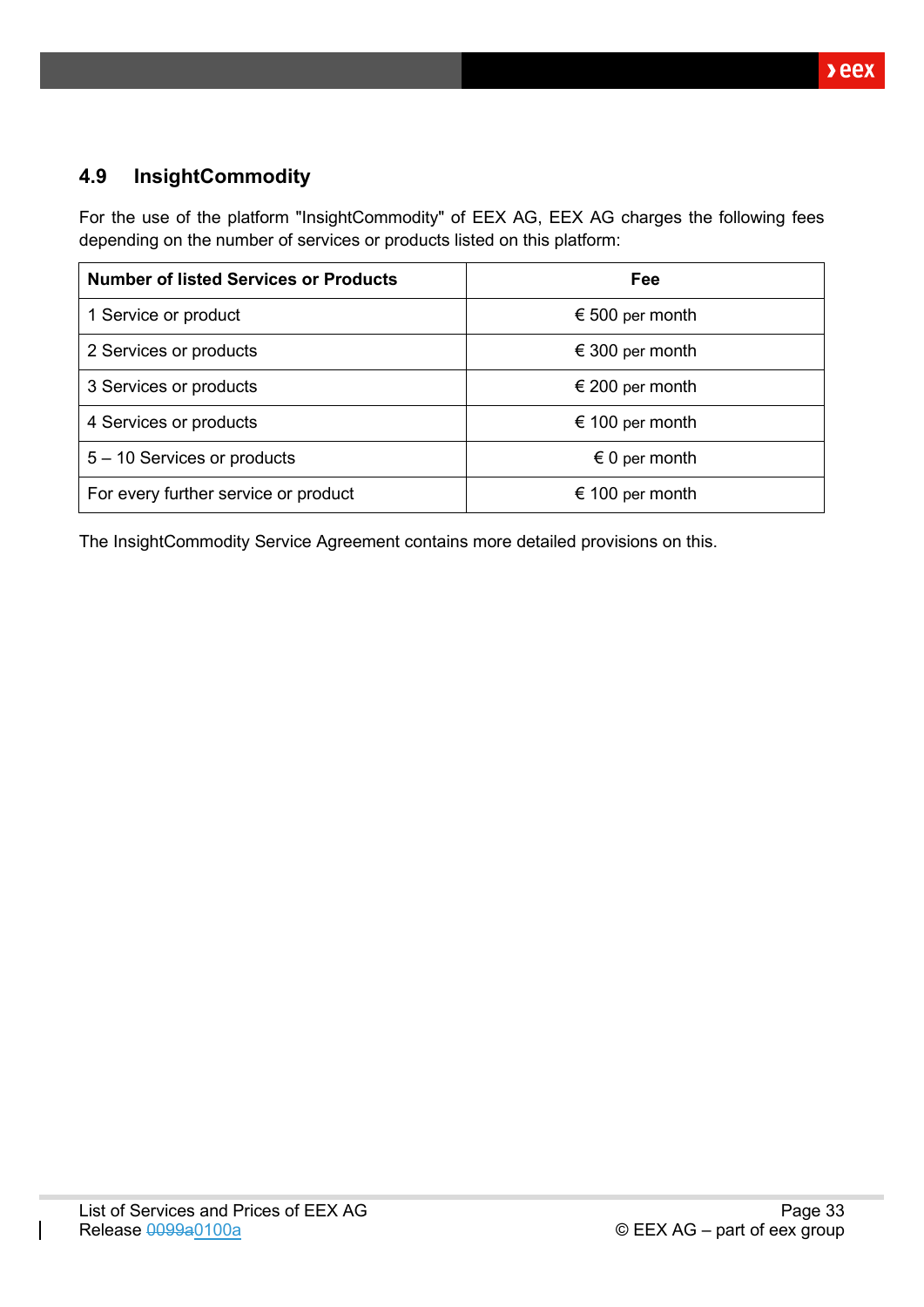# <span id="page-33-0"></span>**4.10 Other Services**

With regard to services not listed in this price and service list which are provided on behalf of the recipient of the service or which are provided in his presumable interest and expected to be subject to payment under the circumstances concerned EEX AG can determine the level of charges at its reasonable discretion (§ 315 of the German Civil Code). The recipient of the service shall also bear any expenses incurred in the context of any activities taken by EEX AG on his behalf or his presumable interest.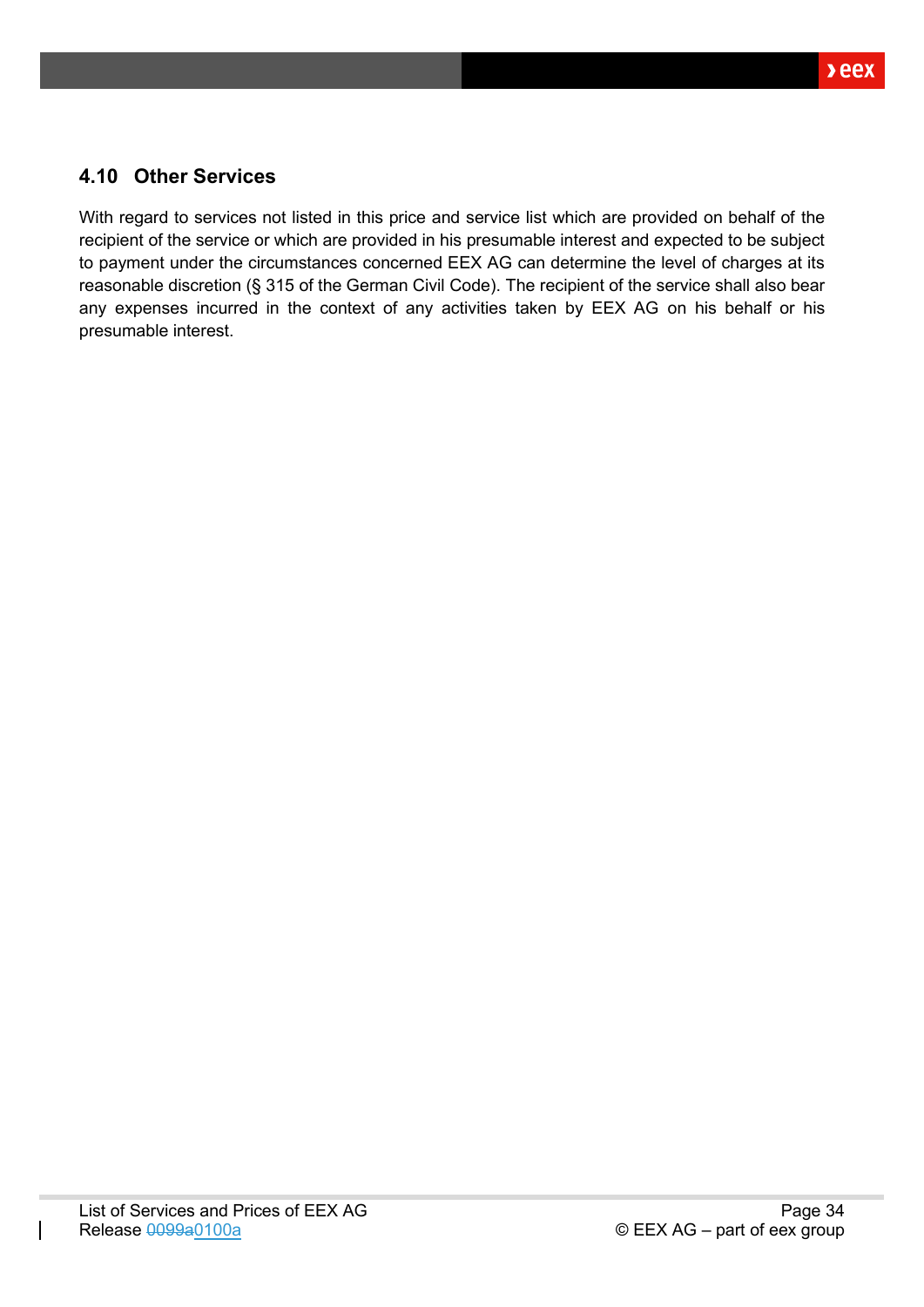# <span id="page-34-0"></span>**5. Market Support Agreements**

EEX AG offers interested direct or indirect trading participants to support the development of the respective sub-markets of EEX through market support initiatives and/or the assumption of quotation obligations or other support services, in accordance with the following conditions (Market Support Agreement).

All Market Support Agreements described in this Sect. [5](#page-34-0) are subject to change and are for information purposes only. The details result from the respective Market Support Agreement to be concluded.

# <span id="page-34-1"></span>**5.1 Market Maker Agreements**

Market makers must quote according to defined parameters such as order book presence and maximum spreads over a fixed period in the respective order book of EEX in order to receive a corresponding fee.

In addition to the conclusion of a Market Making Agreement, admission as a Market Maker by the Management Board of the Exchange is required.

# <span id="page-34-2"></span>**5.2 Liquidity Provider Agreements**

Liquidity providers must quote according to defined parameters such as order book presence and maximum spreads over a fixed period in the respective order book of the EEX in order to receive a corresponding fee.

In addition to the conclusion of a Liquidity Provider Agreement, the admission as a Liquidity Provider by the Management Board of the Exchange is possible.

# <span id="page-34-3"></span>**5.3 Volume Provider Agreements**

Volume Providers must reach defined volume thresholds when trading on EEX in order to receive a corresponding fee.

# <span id="page-34-4"></span>**5.4 Other Supporter Agreements**

Other Supporters must provide defined support services in return for a corresponding fee.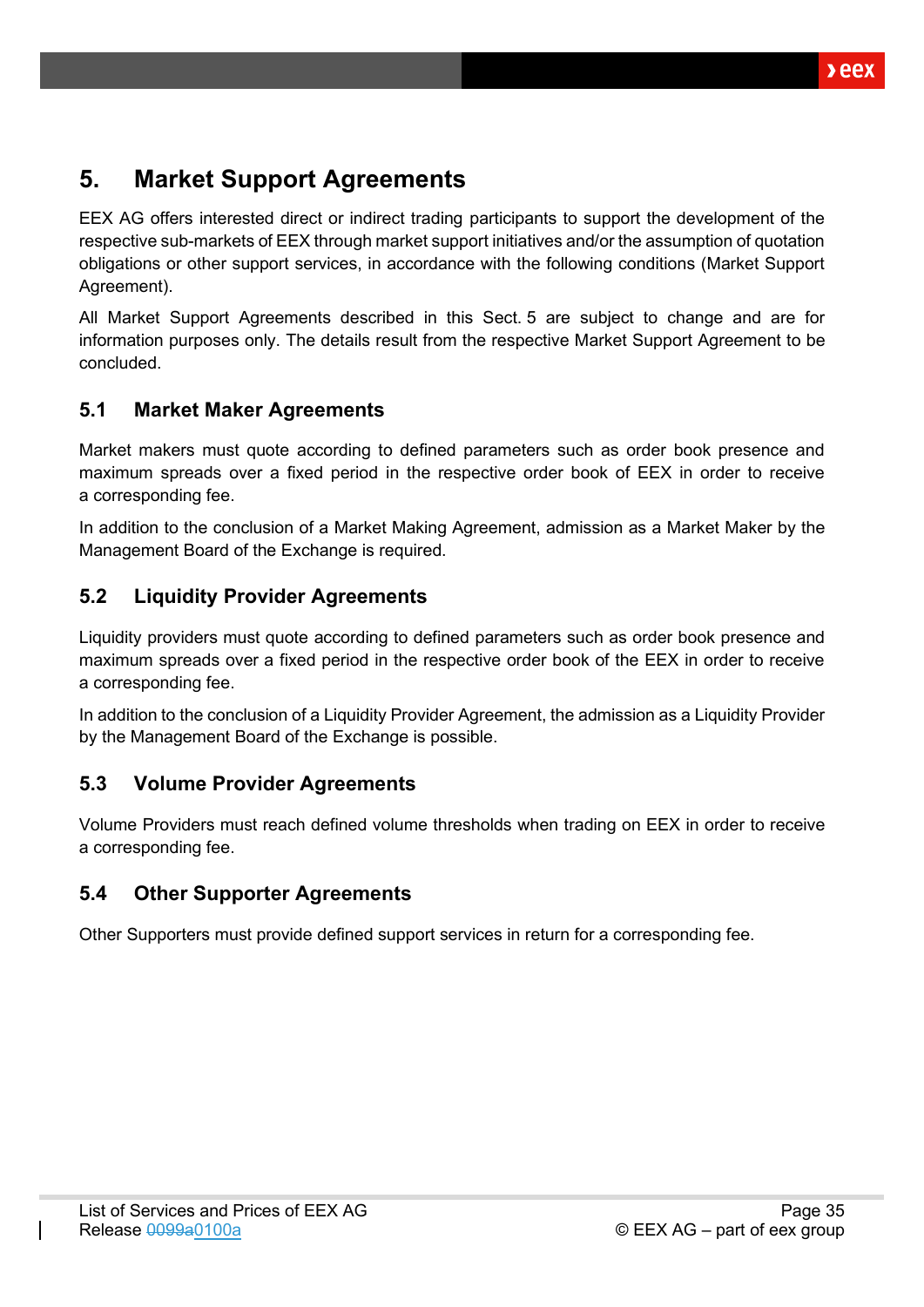# <span id="page-35-0"></span>**6. General Rules**

# <span id="page-35-1"></span>**6.1 Validity**

In conjunction with the application for admission as a trading participant or the application for participation in trading at the EEX OTF, respectively, the applicant submits an offer to conclude a contract between himself and EEX AG; the object of said contract comprises the inclusion of the trading-related fees of this List of Services and Prices of EEX AG (especially annual fees, technical fees and transaction fees). With the admission of the applicant as trading participant or with the conclusion of an agreement on participation in trading at the EEX OTF, respectively, EEX AG accepts the applicant's offer. Other fees, such as training fees or fees for information products, only become part of this contract by special agreement.

# <span id="page-35-2"></span>**6.2 Due Date of Payments**

### <span id="page-35-3"></span>6.2.1 Transaction Fees

Transaction fees for the Spot Markets fall due on the day of the delivery on which the transaction is based. Transaction fees for the Derivatives Markets fall due on the day on which the position on which the transactions is based is opened, closed or has expired. Transaction fees are payable after receipt of invoice.

#### <span id="page-35-4"></span>6.2.2 Annual Fees and Technical Fees

### <span id="page-35-5"></span>6.2.2.1General Conditions

Annual fees are due annually in advance. Annual fees are charged from the start of the month which follows admission to the exchange.

Technical fees will be invoiced at the end of the quarter. The technical fee is due from the time at which the order is placed and not from the time at which admission is granted. If the order is placed at the latest on the 15th day of the month, fees are due for the entire month. If the order is placed after the 15th day of the month, fees are only due starting from the first day of the following month.

### <span id="page-35-6"></span>6.2.2.2 Special Provisions for Trading in Natural Gas Products

Annual fees relating to trading in natural gas products as specified in Sect. [4.1](#page-14-1) as well as the technical fees for the frontends Trayport**®** Joule**®** Screen and Trayport**®** Trading Gateway**®** if they are also used for trading in natural gas products will be invoiced monthly on a pro rata basis. The technical fees are already due from the time at which an order is placed.

#### <span id="page-35-7"></span>6.2.3 Other Fees and Expenses

All other fees and possible expenses, including sales tax, fall due upon presentation of the invoice.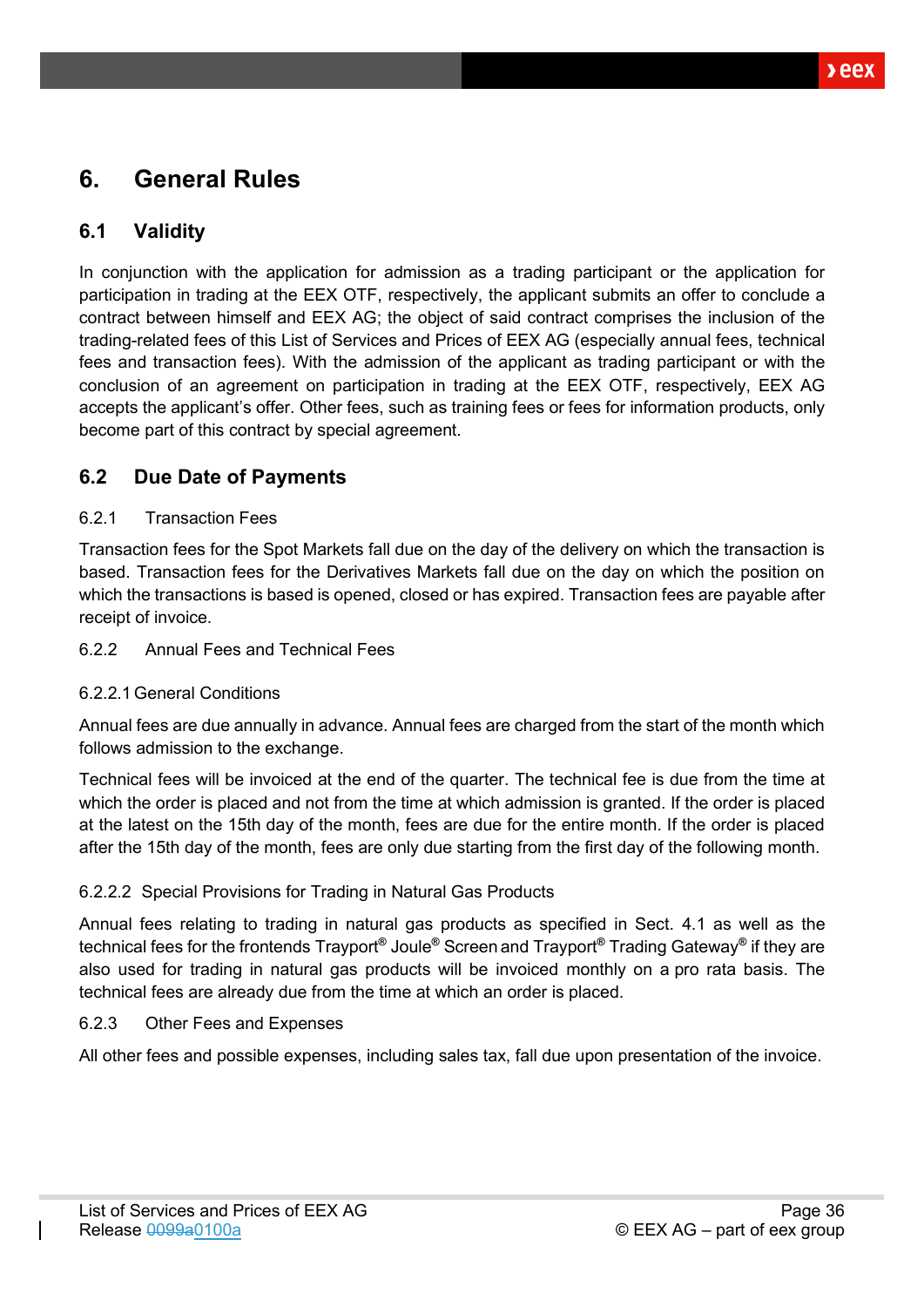# <span id="page-36-0"></span>**6.3 Debit**

Any transaction fees, annual fees, technical fees, and fees for trainings and events (as far as trading participants are concerned) which fall due according to this List of Services and Prices of EEX AG will be debited by clearing with the respective Clearing Member of the respective trading participant.

# <span id="page-36-1"></span>**6.4 Value-Added Tax (VAT)**

The disclosure of fees in this List of Services and Prices of EEX AG is exclusive of applicable VAT or other taxes. The VAT stated in the invoices is set in accordance with the respectively valid tax regulations.

# <span id="page-36-2"></span>**6.5 Termination**

Unless otherwise agreed, the general period of notice comprises 3 months as of the end of the month. Terminations require the written form. User based accesses can be terminated at any time, taking effect at the end of the month.

If the market participant is changing his technical access, the old technical access will no longer be charged as of the month following the date of the availability of the new access.

Annual fees excluding the implied technical fees are refunded proportionately. In this context, refunding of the proportionate amount is only effected for entire months that have not yet started.

# <span id="page-36-3"></span>**6.6 Amendments**

EEX AG shall be entitled to amend the List of Services and Prices of EEX AG at any time. EEX AG shall announce the price changes that lead to higher fees or other changes at the latest six weeks before such changes come into effect.

Amendments of this List of Services and Prices of EEX AG necessitated by the introduction of new services, the launch of new products on one of the markets of EEX, or the decrease of existing fees become effective as of the date that is declared in the List of Services and Prices of EEX AG provided such are announced at the latest two weeks before such come into effect.

# <span id="page-36-4"></span>**6.7 Applicable Law; Place of Jurisdiction**

Unless otherwise stipulated in the respective agreements, this List of Services and Prices of EEX AG shall be governed exclusively by the applicable material law of the Federal Republic of Germany to the exclusion of the UN law on sales and the provisions of conflict of laws.

Leipzig shall be the exclusive legal venue for all conflicts arising in connection with this List of Services and Prices of EEX AG and Leipzig shall be the place of performance.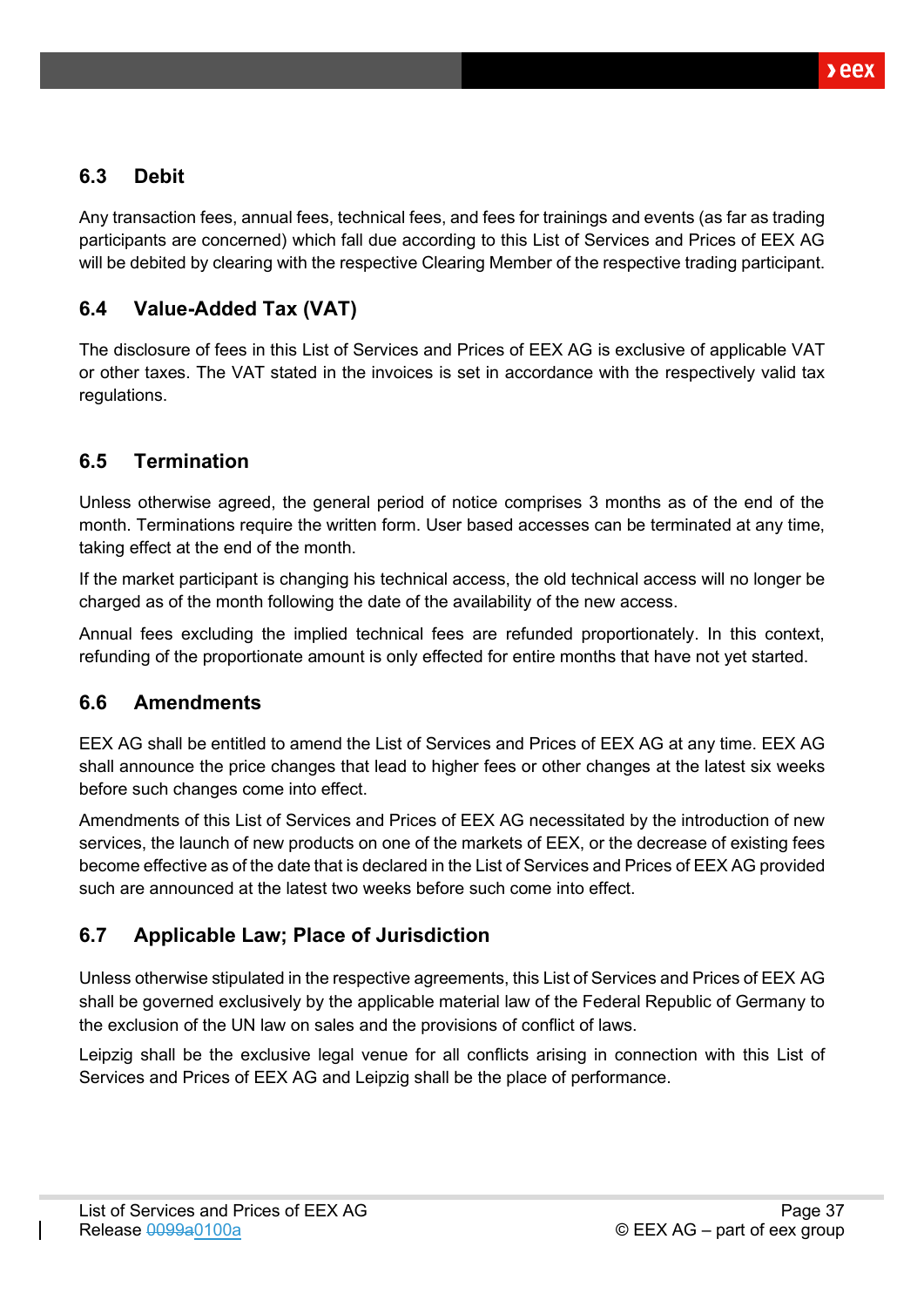# <span id="page-37-0"></span>**Appendix A: Detailed Connection Prices**

The listed features of a service alternative may be used simultaneously on the ordered connection (bandwidth). The respective services share the agreed bandwidth. To use the services ETI and FIX Sessions according to Sect. [4.5,](#page-20-0) one or more connections according to the following overview are additionally required. These will be charged in addition to the ordered MIC service.

|                                                                                                    | <b>Bandwidth</b>        | <b>Connection prices</b>        |                                 |                                 |                               |
|----------------------------------------------------------------------------------------------------|-------------------------|---------------------------------|---------------------------------|---------------------------------|-------------------------------|
| <b>Service</b>                                                                                     | (Leased line<br>Mbit/s) | Leased line in<br><b>Tier A</b> | Leased line in<br><b>Tier B</b> | Leased line in<br><b>Tier C</b> | <b>iAccess</b><br>(VPN)       |
|                                                                                                    |                         | E1/Ethernet - Leased line       |                                 |                                 |                               |
| <b>MIC and MDI</b>                                                                                 | 1                       | € 24,000 p.a.                   | € 24,000 p.a.                   | R                               | € 15,000<br>p.a. <sup>1</sup> |
| <b>EUREX GUI</b><br><b>Channel in</b><br><b>Combination with</b><br>MIC on same line <sup>3)</sup> | 1                       | € 6,000 p.a.                    | € 6,000 p.a.                    | R                               | $-7)$                         |

| Ethernet - Leased line <sup>6)</sup>                      |    |               |                |   |       |
|-----------------------------------------------------------|----|---------------|----------------|---|-------|
| <b>MIC and EMDI</b>                                       | 4  | € 36,000 p.a. | €42,000 p.a.   | R | $-4)$ |
| MIC, EMDI, and<br><b>RDI</b>                              | 80 | € 69,000 p.a. | € 112,200 p.a. | R | $-5)$ |
|                                                           |    | € 2,400 p.a.  | € 3,000 p.a.   | R |       |
| <b>EUREX GUI</b><br><b>Channel in</b>                     | 3  | € 4,800 p.a.  | € 6,000 p.a.   | R |       |
| <b>Combination with</b><br>MIC on same line <sup>3)</sup> | 5  | € 7,200 p.a.  | € 9,000 p.a.   | R |       |
|                                                           | 10 | € 9,600 p.a.  | € 12,000 p.a.  | R |       |

| Decided GUI - Solution (without MIC) on basis on leased lines           |    |               |               |   |  |
|-------------------------------------------------------------------------|----|---------------|---------------|---|--|
| <b>EUREX GUI</b><br><b>Channel as</b><br>decided solution <sup>3)</sup> |    | € 24,000 p.a. | € 24,000 p.a. |   |  |
|                                                                         |    | € 30,000 p.a. | € 36,000 p.a. | R |  |
|                                                                         |    | € 36,000 p.a. | €42,000 p.a.  | R |  |
|                                                                         | 10 | € 42,000 p.a. | € 54,000 p.a. | R |  |

| Internet – Solution                                               |                            |   |  |  |
|-------------------------------------------------------------------|----------------------------|---|--|--|
| <b>EUREX GUI</b><br>Channel <sup>3)</sup> over<br>public Internet | € 7,500 p.a. <sup>2)</sup> | - |  |  |